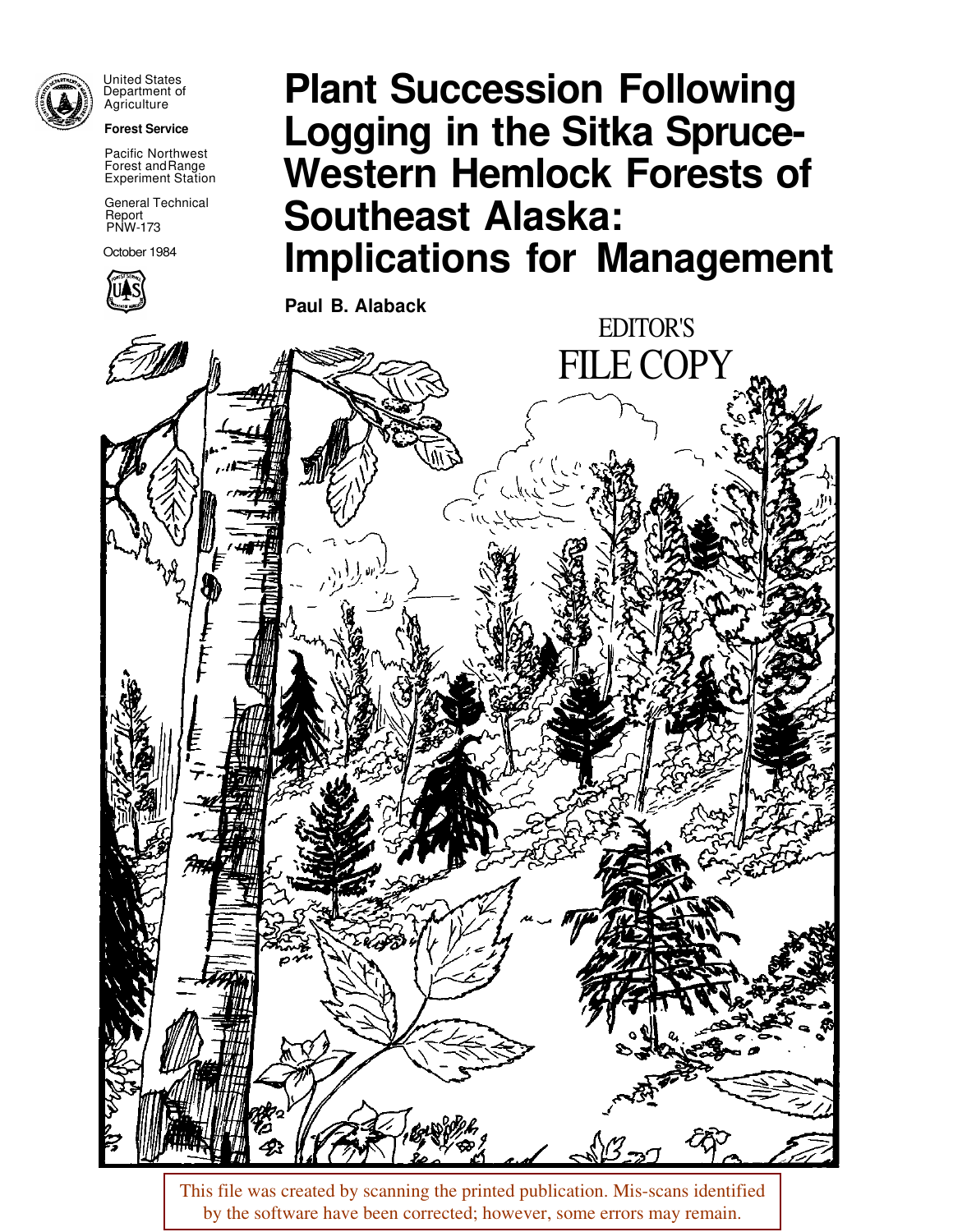Author **PAUL B. ALABACK** is a research associate in the Forest Science department, Oregon State University, Corvallis, Oregon 97331.

> Part of the research on which this synthesis is based was funded by the Pacific Northwest Forest and Range Experiment Station through a cooperative research agreement with Oregon State University.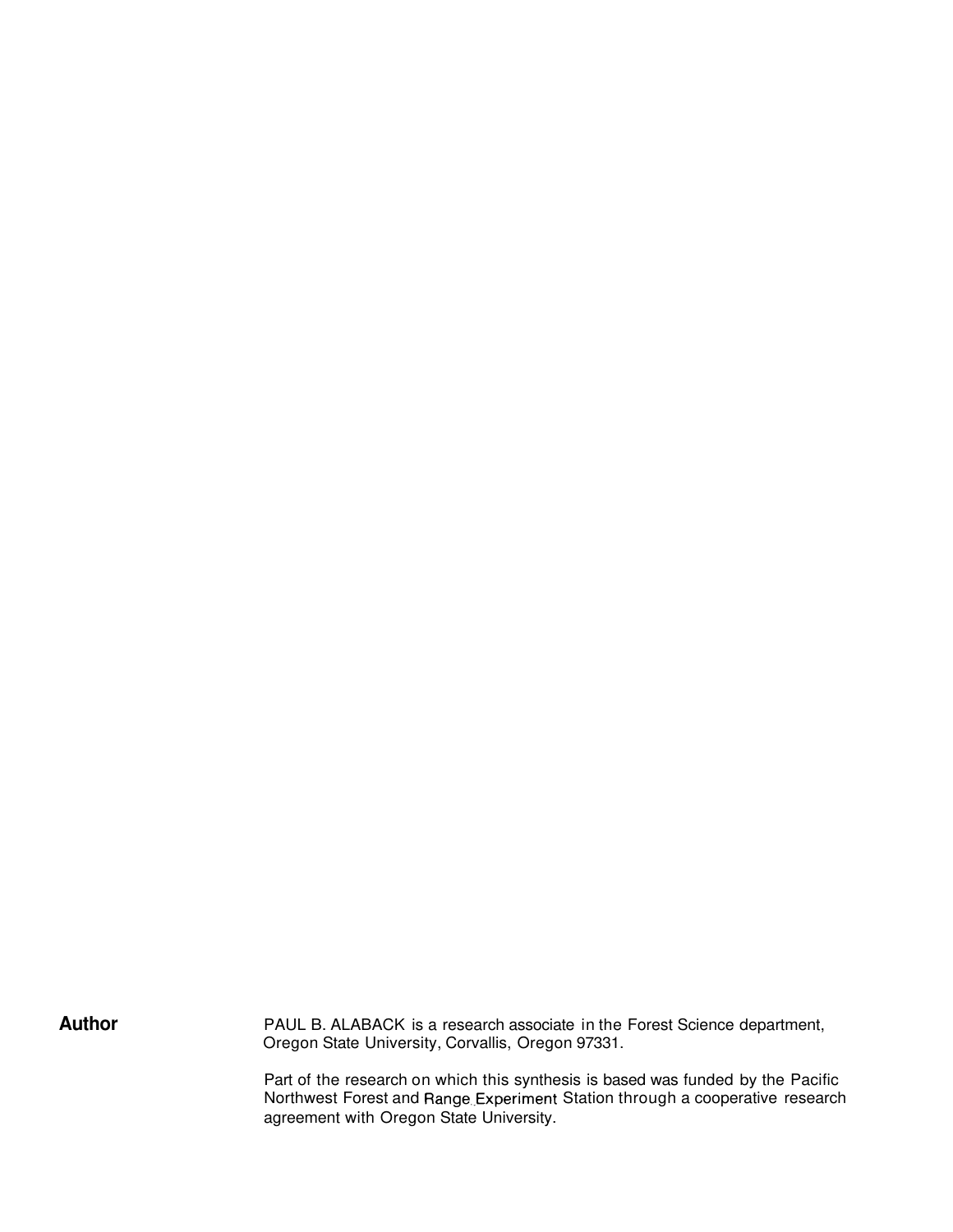| <b>Abstract</b> | Alaback, Paul B. Secondary succession following logging in the Sitka spruce-<br>western hemlock forests of southeast Alaska: Implications for wildlife manage-<br>ment. Gen. Tech. Rep. PNW-173. Portland, OR: U.S. Department of Agriculture,<br>Forest Service, Pacific Northwest Forest and Range Experiment Station;<br>1984. 26 p.                                                                                                                                                                                                                                                                                                                                                                                                                                                                          |
|-----------------|------------------------------------------------------------------------------------------------------------------------------------------------------------------------------------------------------------------------------------------------------------------------------------------------------------------------------------------------------------------------------------------------------------------------------------------------------------------------------------------------------------------------------------------------------------------------------------------------------------------------------------------------------------------------------------------------------------------------------------------------------------------------------------------------------------------|
|                 | Preliminary information on general landscape patterns in southeast Alaska sug-<br>gests that two major, compositionally distinct vegetation zones can be defined<br>for the closed-forest type: western hemlock-Sitka spruce/Alaska huckleberry/<br>bunchberry on the uplands, and Sitka spruce/devils club-salmonberry on alluvial<br>flats and terraces.                                                                                                                                                                                                                                                                                                                                                                                                                                                       |
|                 | Recent clearcuts (0 to 30 years old) produce the most shrubby vegetation of any<br>age class in the forest succession. Even-aged forests (30 to 150 years old) pro-<br>duce the least understory vegetation. Uneven aged, old-growth forests sustain the<br>most structurally diverse understory vegetation. Forests with open, patchy canopies<br>tend to produce the most understory vegetation. More data is needed before<br>forest management techniques can be successfully used to improve the quality<br>of habitat for wildlife over that presently found in unmanaged old-growth forests.                                                                                                                                                                                                              |
|                 | Keywords: Succession (secondary), biomass, understory layer, logging effects,<br>logging (-wildlife, old-growth stands, wildlife management, Alaska (southeast),<br>western hemlock, Sitka spruce.                                                                                                                                                                                                                                                                                                                                                                                                                                                                                                                                                                                                               |
| <b>Summary</b>  | Preliminary information from several studies of vegetation dynamics in southeast<br>Alaska suggests that silvicultural thinning may enhance understory productivity<br>in young even-aged $\left($ <100-year-old) stands, yet there are no data at this time to<br>suggest that silvicultural thinnings or timber rotations less than 200 years will<br>measurably increase either the diversity or productivity of understory vegetation<br>over that typically found in old-growth forests. Repeated thinnings may be<br>necessary to maintain a high rate of understory productivity in second-growth<br>stands. More data are needed before forest management techniques can be<br>successful in improving the quality of habitat for wildlife over that presently<br>found in unmanaged old-growth forests. |
|                 | Increased understory growth tends to be associated with environmental factors<br>that are related to decreased canopy density, low stocking, and reduced tree<br>vigor. Thin, rocky soils and alluvial terraces tend to have the most productive<br>understory vegetation and the least dense overstory canopy. Windthrown stands<br>have highly variable understories, depending on the frequency and intensity<br>of disturbance.                                                                                                                                                                                                                                                                                                                                                                              |
|                 | The same general pattern of successional development has been documented<br>over a range of site conditions, although sites on alluvial flats or terraces domi-<br>nated by Sitka spruce tend to develop a productive understory in the earliest<br>stages of stand development and have a rate of successional development more<br>variable than most upland sites. Prior to closure of the overstory canopy, stands<br>with high site indices $($ > 120) have significantly greater understory productivity<br>than stands with low site indices $(<110)$ . Site index is not significantly related to<br>understory productivity over the range of post-canopy closure sites that have<br>been sampled.                                                                                                       |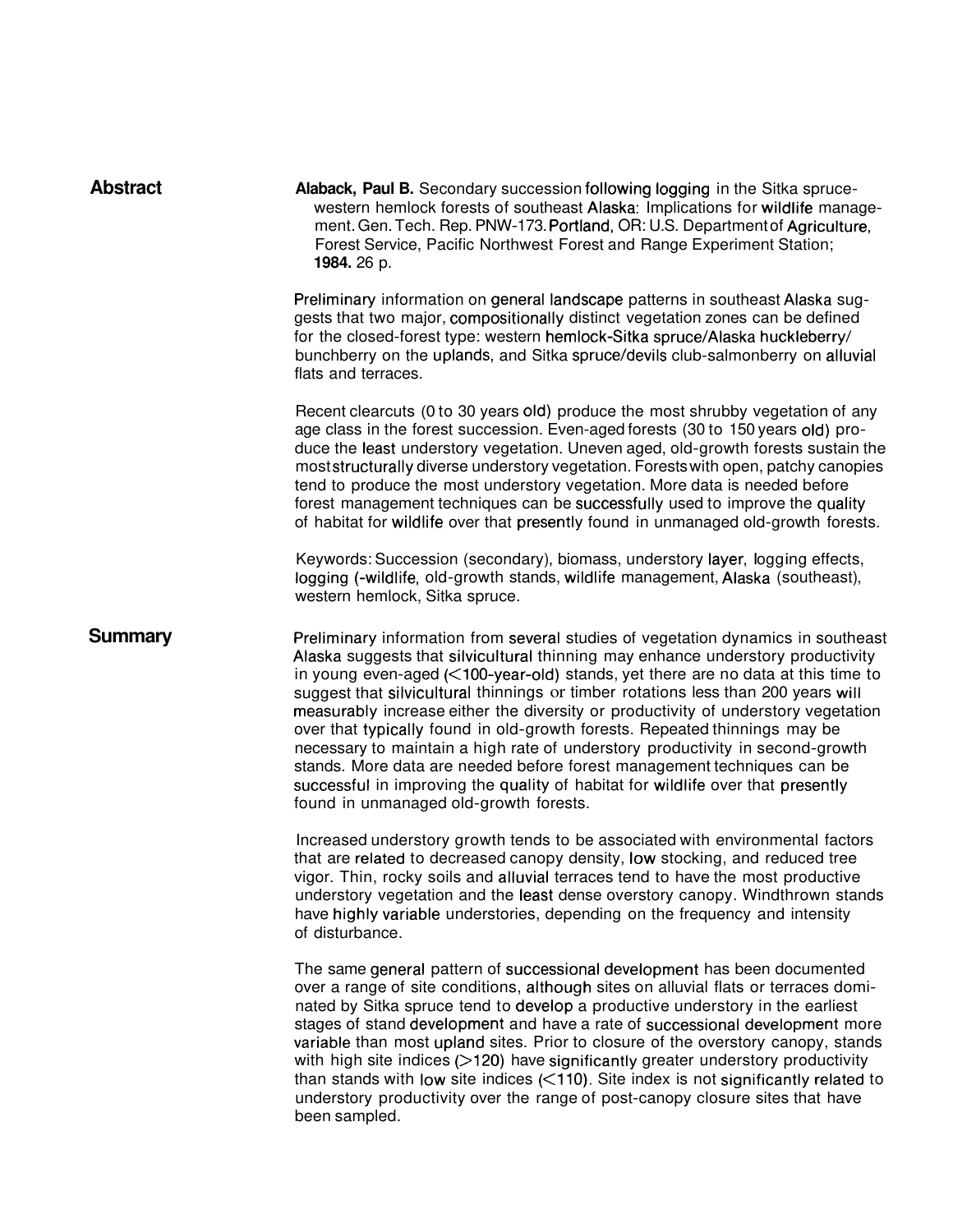To evaluate long-term management alternatives, we need to better define the relationships of site conditions, forest canopy structure and understory growth so that more realistic predictions of understory responses to management can be made. Changes in forest nutrient cycling, snow interception, and overall microclimate that result from management have yet to be studied in southeast Alaska. The value of intensively managed forests to wildlife throughout a forest rotation remains a key topic for future research.

#### **Contents**

- 1 **Introduction**
- **2 Forest Plant Communities of Southeast Alaska**
- 4 **Forest Development Following Disturbance**
- 4 Primary Succession
- 5 Secondary Succession
- 13 **Effects** of **Stand Disturbance on Understory**
- 14 **Relationships Between Forest Structure and Understory Development**
- 15 **Effects of Stockimg and Site on Forest Succession**
- 17 **Effects of Thinning on Understory Vegetation**
- 19 **Management lmplications**
- **21 Research Needs**
- **22 Metric Equivalents**
- **22 Literature Cited**
- **26 Appendix**
- **26** Common and Scientific Names of Plants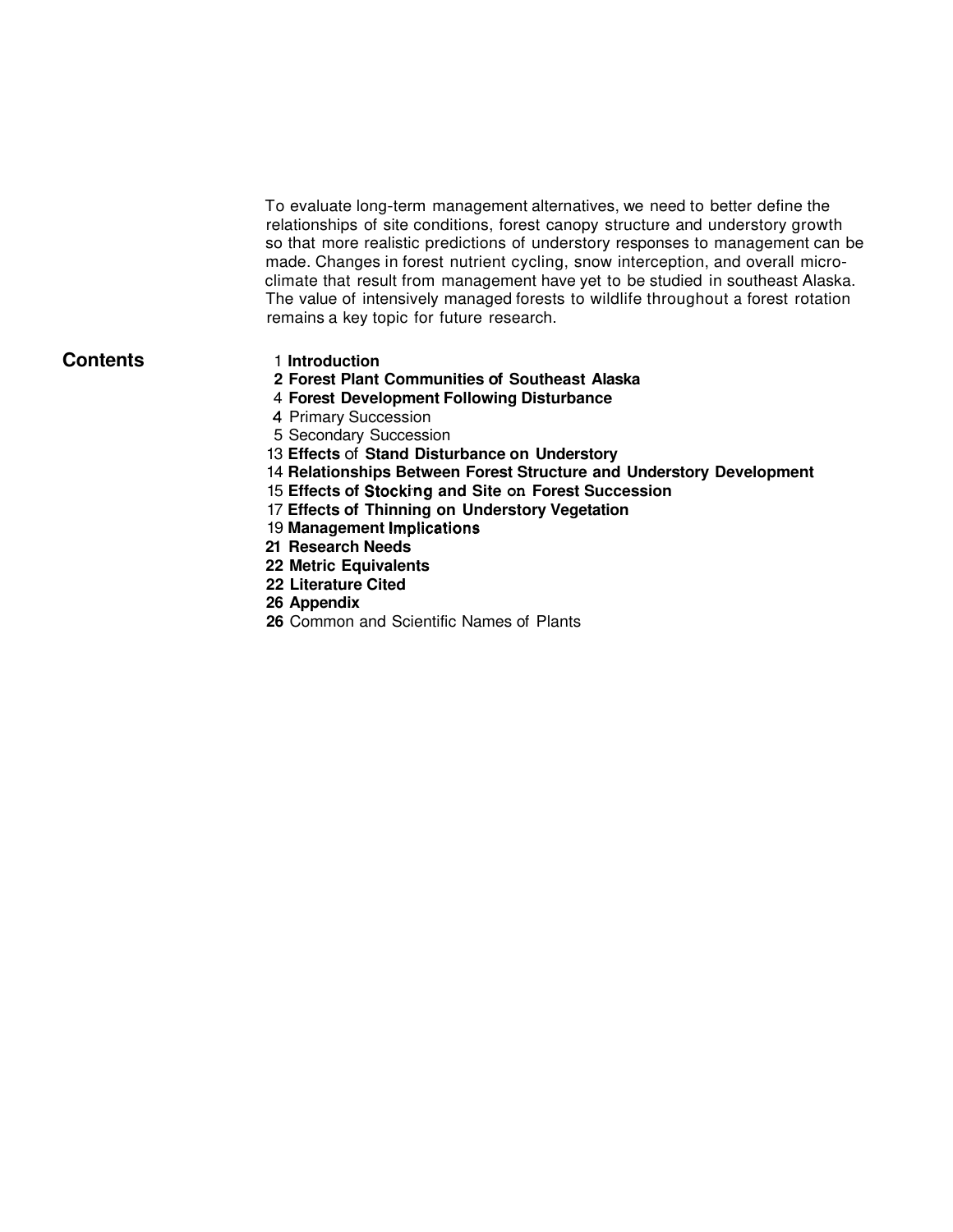**Introduction** Populations of wildlife in Alaska are often limited by the availability of suitable habitat (Klein 1965, Van Horn 1981, 1982, Wallmo and Schoen 1980, Wolff 1980). The relafionship of habitat to animal density has been the focus of numerous studies in wildlife ecology but is still poorly understood.

> Wildlife habitat has three basic components: forage, cover, and microclimate. Each species of wildlife has requirements that vary with genetic and behavioral plasticity, time of day, season of year, competition, and climate. Habitat require-. ments may also vary with geographic location. The value of specific sites also depends on the interactions of snow accumulation, habitat diversity, travel corridors, predators, and diseases.

The availability of nutritious understory herbs and shrubs, in snow-free environments, is generally considered the key habitat factor that limits Sitka black-tailed deer in Alaska (Bloom 1978, Schoen and Wallmo 1979, Wallmo and Schoen 1980). For forest bird populations, the abundance of understory plant species and their vertical stratification and diversity are key habitat factors in Alaska and the Pacific Northwest' (Meslow 1978, Meslow and others 1981). Changes in populations of mammals have also been related to changes in understory structure (Harris and others 1982, Van Horn 1981, 1982).

In view of the importance of understory vegetation to many wildlife species, the response of understory vegetation to management should be a key factor in management decisions. To evaluate the potential of forest sites for wildlife habitat it is necessary to predict the response of understory plant species to natural and human-caused disturbances. The accuracy of predicting management impacts on wildlife populations is limited by a lack of information on both the habitat requirements of wildlife species and the response of vegetation to perturbation.

This study had three primary objectives:

1. To summarize knowledge about the response of forest vegetation to natural and human disturbance in the Sitka spruce-western hemlock forests of southeast Alaska.

2. To illustrate how site characteristics and management activities affect the productivity and composition of understory vegetation. '

3. To outline research needs and directions on the relationship of stand characteristics to understory vegetation growth and abundance.

**Kessler, Winifred, B. Bird population responses to clearcut-**

**ting in the Tongass National Forest** of **southeast Alaska.** 

**Juneau, AK: U.S. Department** of **Agriculture, Forest Service, Alaska Region;** 1979; **Rep.** 71. 22 **p.**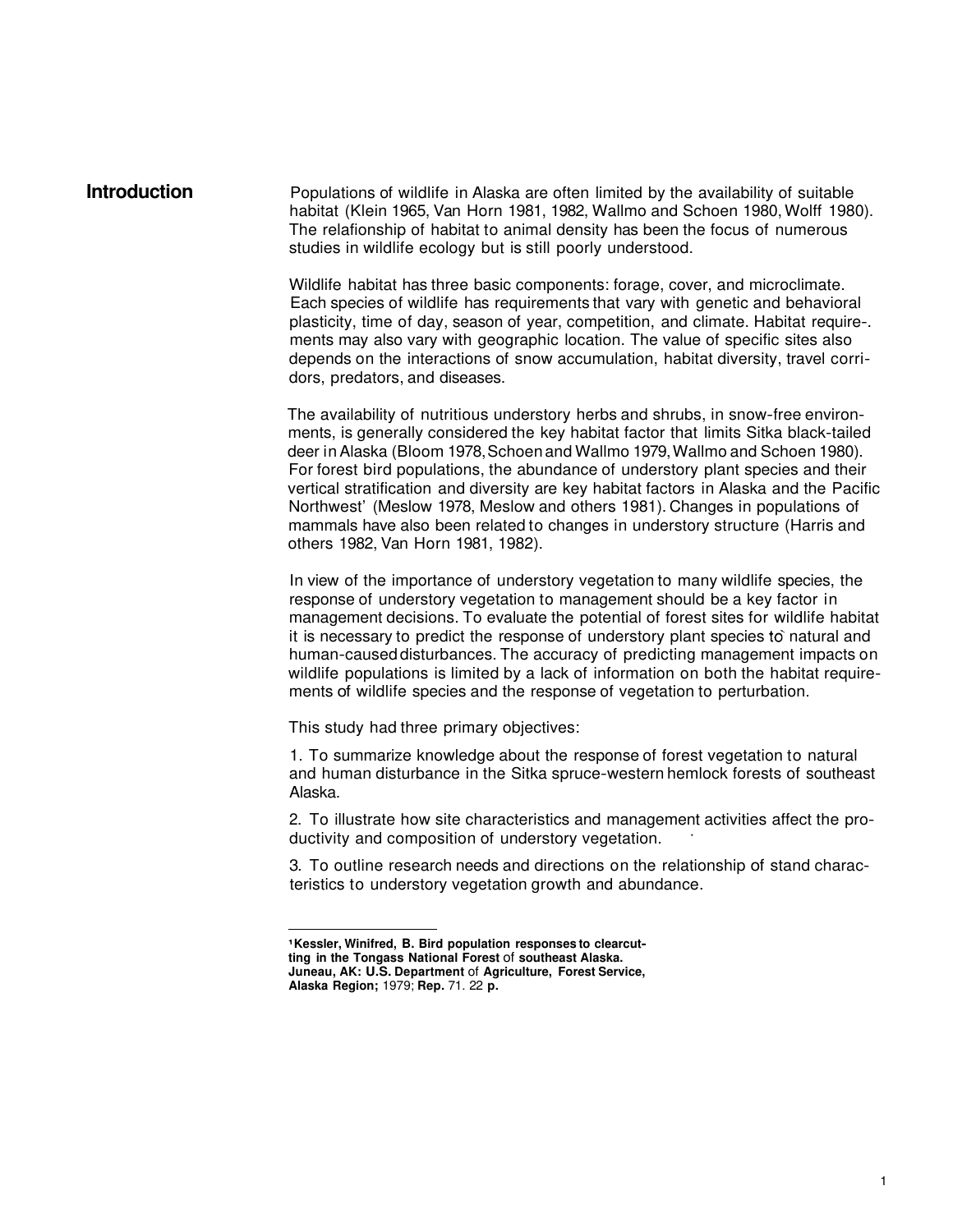#### **Forest Plant Communities of Southeast Alaska**

The response of understory vegetation to disturbance varies with the environmental characteristics and history of sites. Environmental characteristics are reflected by the plant community that characterized the site before disturbance. A statewide hierarchical vegetation classification has been proposed to define these plant communities for Alaska (Viereck and Dyrness 1980). This classification is most nearly complete for interior and northern Alaska. Detailed information on plant community patterns in southeastern Alaska is lacking. Vegetation studies in southeast Alaska have focused on broad landscape patterns and corresponding environmental gradients. The transition between muskeg and the forest vegetation in southeast Alaska was the subject of one major study, but it did not include data relevant to development of a community classification (Neiland 1971). A life-form classification for the vegetation of the Glacier Bay area was the subject of another study, but it did not include information on specific-plant communities within each of the physiognomic vegetation units (forest, subforest, spruce parkland, deciduous shrublands).2

A classification system has been developed for southeast Alaska which divides forested land into classes based on soil morphology. $3$  The classification was designed to relate soil types to forest productivity classes (site index of dominant Sitka spruce at 100 years of age). Although the classification relates well to broad site-productivity classes, each type encompasses a broad range of forest types (and site indexes) and is not closely related to plant communities.

The only vegetation-based land classification that has been proposed for southeast Alaska is a broad-based, zone-level classification.<sup>4</sup> As with the soils classification, this scheme is insufficient for stratifying the response of vegetation to disturbance. Two forest community types, for example, cover most of the commercial forest land on the Tongass National Forest: Sitka spruce and western hemlock-Sitka spruce (table 1).

<sup>2</sup>Worley, I. A. Plant community analysis. In: Dixon Harbor Biological Survey, Final Report on the summer phase of 1975 research. Juneau, AK: U.S. Department of the Interior, Park Service; 1977; p. 126-239.

<sup>3</sup>Stephens, F. R.; Gass, C. R.; Billings, R. F.; Paulson, D. E. Soils and site index in southeast Alaska. Juneau, AK: U.S. Department of Agriculture, Forest Service, Alaska Region. 1969. 67 p.

<sup>4</sup>Alaback, Paul B. Provisional plant community types of southeastern Alaska. Fairbanks, AK: U.S. Department of Agriculture, Forest Service, Institute of Northern Forestry. 1979.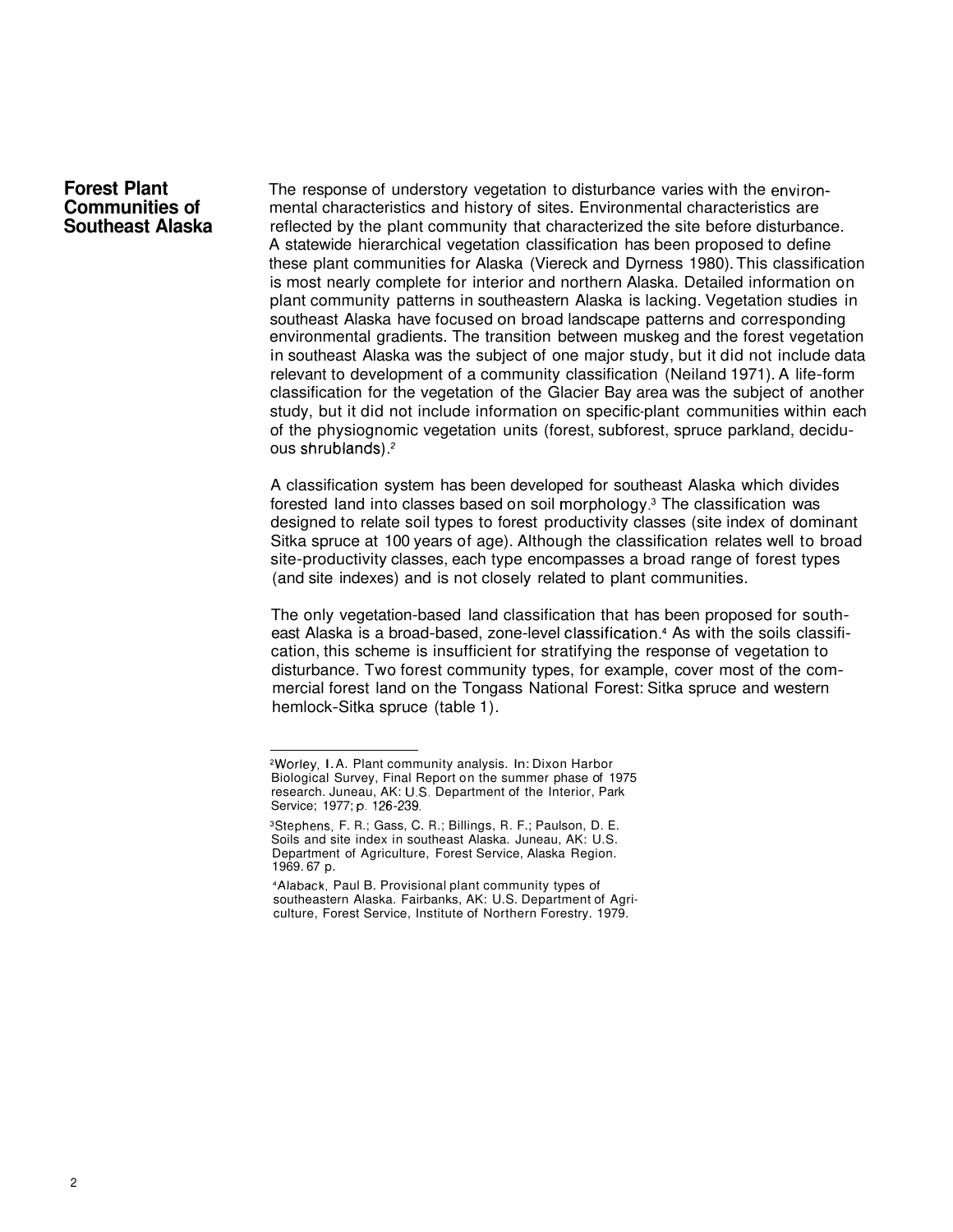| Table 1-Closed forest types of southeast Alaska' |                                                                                                                                         |  |  |
|--------------------------------------------------|-----------------------------------------------------------------------------------------------------------------------------------------|--|--|
| Type                                             | General location                                                                                                                        |  |  |
| Closed conifer forest:<br>1. Sitka spruce        | Alluvial floodplains or terraces and<br>shore lines                                                                                     |  |  |
| 2. Sitka spruce-western hemlock                  | Extensive below 1500 feet; transition<br>between types 1 and 3                                                                          |  |  |
| 3. Western hemlock-Sitka spruce                  | Extensive below 1500 feet; more<br>widespread than type 2                                                                               |  |  |
| 4. Western hemlock-western<br>redcedar           | South of Frederick Strait; on average<br>to poorly drained sites                                                                        |  |  |
| 5. Pacific silver fir                            | Localized east and south of Ketchikan;<br>on well drained slopes protected from<br>salt spray; below 2000 feet                          |  |  |
| 6. Mountain hemlock                              | Near timberline, generally above<br>1500 to 2000 feet; where winter snow-<br>pack persists and saturated organic soils<br>occur         |  |  |
| 7. Mountain hemlock-western<br>hemlock           | Transition to mountain hemlock from<br>type 3; 0 to 2500 feet but generally above<br>1000 feet, with a longer snowpack than<br>type $3$ |  |  |
| 8. Subalpine fir                                 | Isolated pockets on Prince of Wales and<br>Kosciusko Islands and other locales:<br>associated with mountain and western<br>hemlock      |  |  |
| Closed hardwood forest:<br>11. Red alder         | Riparian, often on wet and disturbed sites;<br>generally below 2000 feet; seral to<br>types 1 through 4                                 |  |  |
| 12. Black cottonwood                             | Recently deglaciated terrain with thin,<br>rocky soils; also on and along streams;<br>seral to types 1 through 4                        |  |  |

'Adapted from Viereck and Dyrness 1980.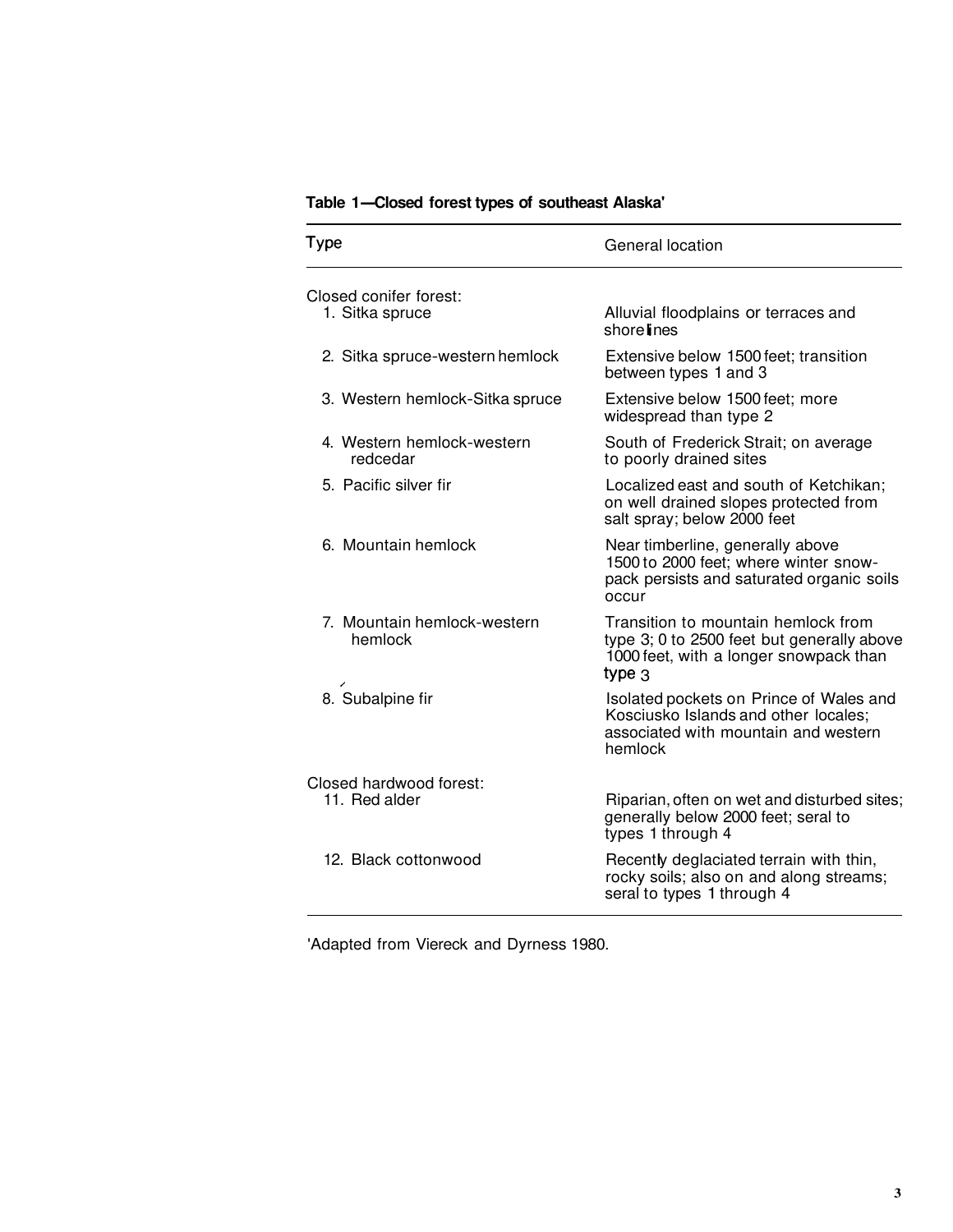| <b>Forest Development</b> | Ecologists initially conceptualized plant succession as a unidirectional progres-                                                                                                                                                                                                                                                                                                                                                                                                                                                             |
|---------------------------|-----------------------------------------------------------------------------------------------------------------------------------------------------------------------------------------------------------------------------------------------------------------------------------------------------------------------------------------------------------------------------------------------------------------------------------------------------------------------------------------------------------------------------------------------|
| <b>Following</b>          | sion of plant species that results in a "climax" or self-perpetuating community.                                                                                                                                                                                                                                                                                                                                                                                                                                                              |
| <b>Disturbance</b>        | Studies of forest succession have consistently indicated that the process is far<br>more complex. In their review of more than 100 years of the world literature on<br>plant succession, Drury and Nisbet (1971) conclude that initial conditions, com-<br>bined with disturbance during the successional sequence, exert a major influence<br>on patterns of forest development. In southeast Alaska the type and intensity of<br>disturbance also plays an important role in determining the course of plant suc-<br>cessional development. |

**Primary Succession** Plant succession that involves colonization of rock or soil that has been completely denuded of vegetation is generally referred to as "primary succession" (Whittaker 1975). Under the austere microclimatic conditions characteristic of seedbeds that undergo primary succession, forest development proceeds slowly and involves many stages, as defined by changes in dominant plant species. Shallow soils, low in moisture-holding capacity and suboptimal in nutrient availability are the most likely cause of slow and variable vegetative response during primary succession<sup>5</sup> (Crocker and Major 1955).

> Primary succession has been studied in Alaska for more than five decades. Plant succession at Glacier Bay following deglaciation has been documented by information on glacial retreat and remeasurement of a series of permanent plots (Cooper 1923, 1939, Lawrence 1958, Reiners and others 1971). Four general stages of plant community development are recognized: (1) pioneer, (2) willowalder, (3) spruce forest, and **(4)** climax spruce-hemlock (Cooper 1923, Reiners and others 1971).

The most variable rate of plant colonization and growth occurs in the pioneer stage of primary succession, in which mosses and lichens (such as *Rhacomitrium* and Stereocaulon)<sup>6</sup> are the most common species. As soil development proceeds, herbs adapted to disturbed areas, such as fireweed, Dryas, and horsetail begin to colonize. Prostrate shrubs such as willow and bearberry may also occur during this stage.

The willow-alder stage is characterized by the dominance of woody shrubs and tree saplings. Sitka alder, black cottonwood, Sitka willow, and Alaska willow are the most common species during this stage. Sitka spruce colonizes the thickets, eventually forming a continuous canopy over the shrubs and giving rise to the third stage of the succession (Cooper 1923).

<sup>5</sup>Ugolini, F. C. Soils. In: Soil development and ecological succession in a deglaciated area of Muir Inlet, southeast Alaska. Rep. 20. Columbus, OH: Ohio State University Institute of Polar Studies. 1966: 29-72.

<sup>6</sup>Scientific and common names of plants are listed in the appendix.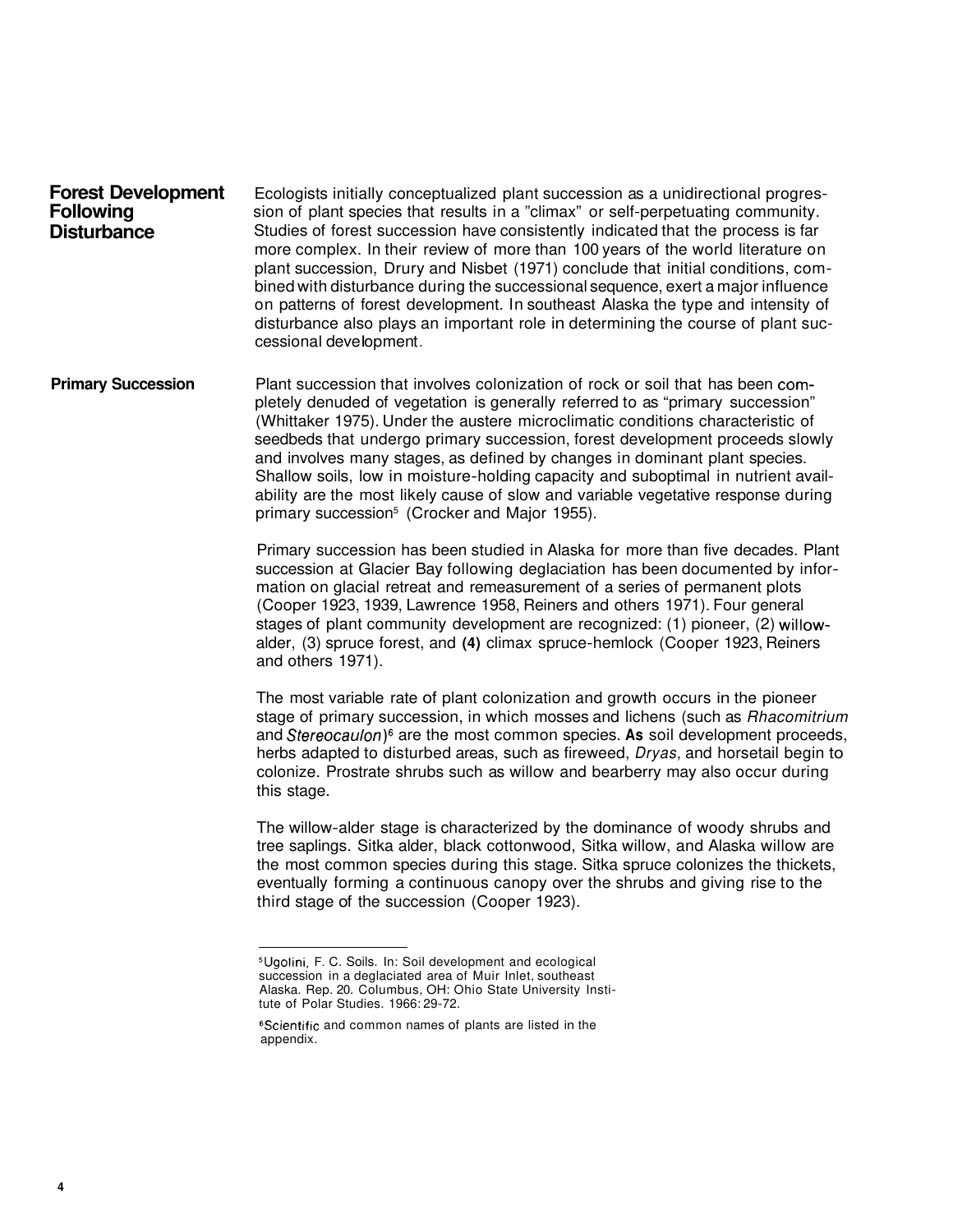Invasion by western hemlock and the development of a dynamic equilibrium of tree growth and decay lead to the final climax stage. Western hemlock is generally dominant in both overstory and understory and maintains dominance unless large gaps in the canopy are created by windthrow, fire, or disease. When such gaps are formed, Sitka spruce, red alder, and other species less tolerant of shade may colonize the site. Despite the youthfulness of these soils, the species composition and vegetation structure of climax forests are usually comparable to those of forests growing on older soils (Lawrence 1958, Reiners and others 1971).

The development of forest vegetation following landslides or mudflows-a type of primary succession important to forest management-remains largely unstudied in southeast Alaska. Physical factors relating to the incidence and form of mass wasting have been the subject of more than two decades of research (Bishop and Stevens 1964, Swanston 1970, Swanston and Swanson 1976). But additional information is needed on plant colonization of landslides under differing microclimatic and edaphic conditions before we can predict the course and timing of forest development.

Secondary Succession Plant succession following a disturbance that does not entirely eliminate the original vegetation is termed "secondary succession" (Whittaker 1975). Most forest management activities in southeast Alaska involve sites undergoing secondary succession.

> After a site is clearcut, vegetation develops in predictable stages, defined by plant community composition and structure (Alaback 1982a, 1982b, Harris and Farr 1974, Taylor 1932a). At any stage, species composition may differ according to environmental characteristics peculiar to the site, but the overall pattern of understory productivity over time is similar for all sites studied in the region (fig. 1).

> Seedling-sapling and understory colonization stage: 1 to 25 years.—Within three growing seasons after a site has been logged, shrubs such as Alaska blueberry and red huckleberry vigorously sprout from underground stems or establish new seedlings and dramatically increase in productivity over growth sustained in undisturbed old-growth forests (fig. 1). The quickest response of understory shrubs to logging is in alluvial river bottoms or old terrace sites (Alaback 1980, Harris and Farr 1974). Herbs, such as bunchberry, and ferns, such as oakfern and spreading wood fern, also rapidly colonize logging sites but usually accumulate less biomass than woody shrubs (Alaback 1980) (table 2, fig. 2). Extensive soil disturbance caused by logging on moist sites often encourages colonization by shrubs such as salmonberry, trailing black currant, and red alder. Lady fern, spreading wood fern, and bunchberry tend to dominate moist microsites and areas where tree and shrub regeneration is sparse. It is during this stage that most of the colonizing tree and shrub seedlings become established.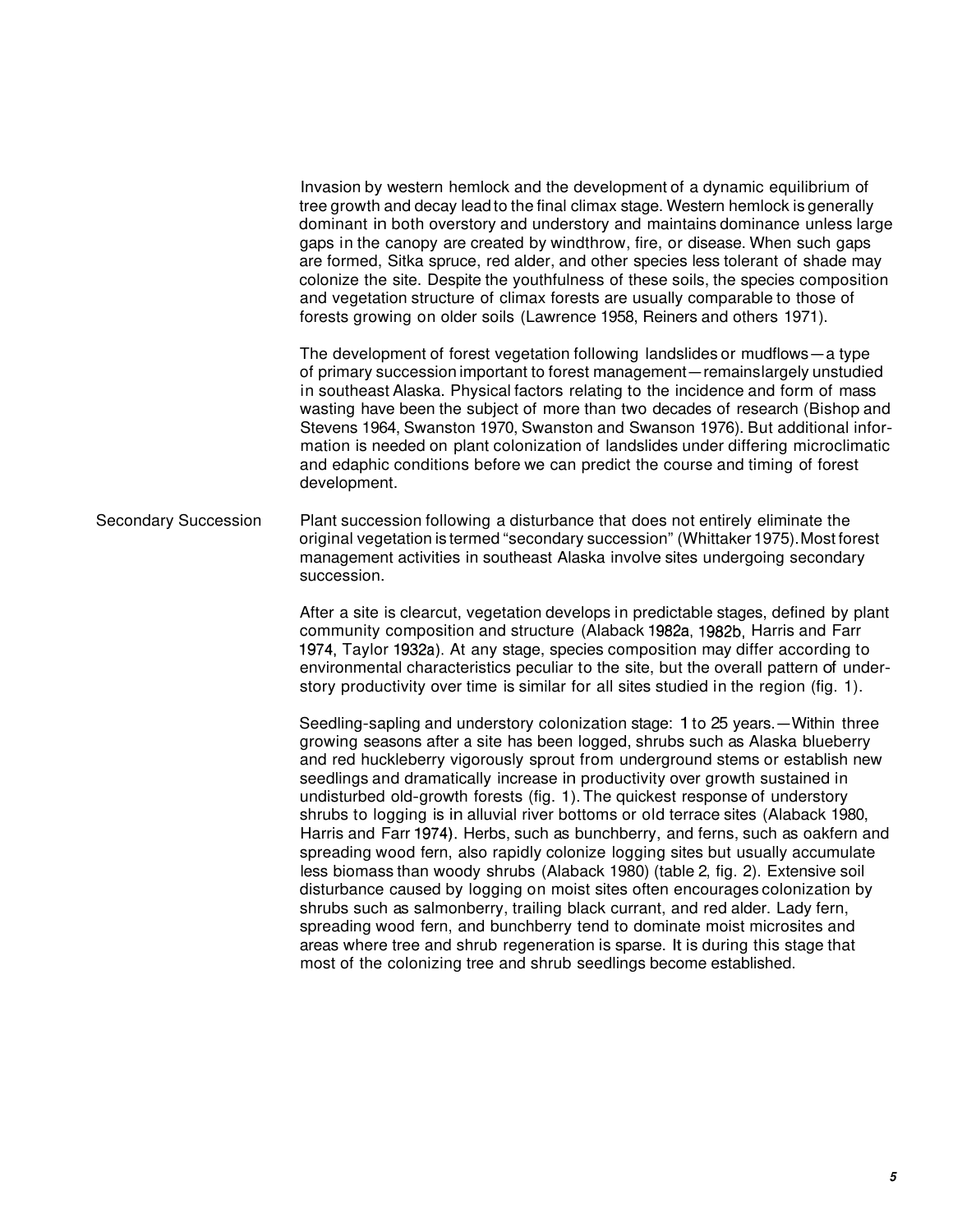



**Table 2-Tree seedling and shrub biomass in 4 forest types in southeast Alaska'** 

|                  |          | Forest type <sup>2</sup> |                      |            |  |
|------------------|----------|--------------------------|----------------------|------------|--|
| <b>Species</b>   | Clearcut | Dense,<br>even-aged      | Mature,<br>even-aged | Old-growth |  |
|                  |          | Kilograms per hectare    |                      |            |  |
| Shrubs:          |          |                          |                      |            |  |
| Rusty menziesia  | 125.7    | 4.7                      | 27.4                 | 36.5       |  |
| Devils club      | 0        | $\cdot$ 1                | 5.4                  | 3.3        |  |
| Trailing currant | 14.7     | 1.7                      | 0                    | .2         |  |
| Salmonberry      | 1,031.0  | 11.5                     | 1.9                  | 48.5       |  |
| Alaska blueberry | 829.3    | 16.4                     | 69.2                 | 378.0      |  |
| Red huckleberry  | 170.7    | 19.6                     | 52.8                 | 24.0       |  |
| Tree seedlings:  |          |                          |                      |            |  |
| Sitka spruce     | 1,574.3  | 16.7                     | 2.8                  | 10.2       |  |
| Western redcedar | 90.0     | 7.6                      | 0                    |            |  |
| Western hemlock  | 6,042.3  | 64.9                     | 133.2                | 822.5      |  |

'Adapted from Alaback 1982b. Seedlings are trees with diameter at breast height less than 1 inch.

2Clearcuts include sites logged 0-30 years ago; dense, even-aged sites are 30-100 years old; mature, even-aged sites are 100-250 years old; and old-growth sites are more than 250 years old.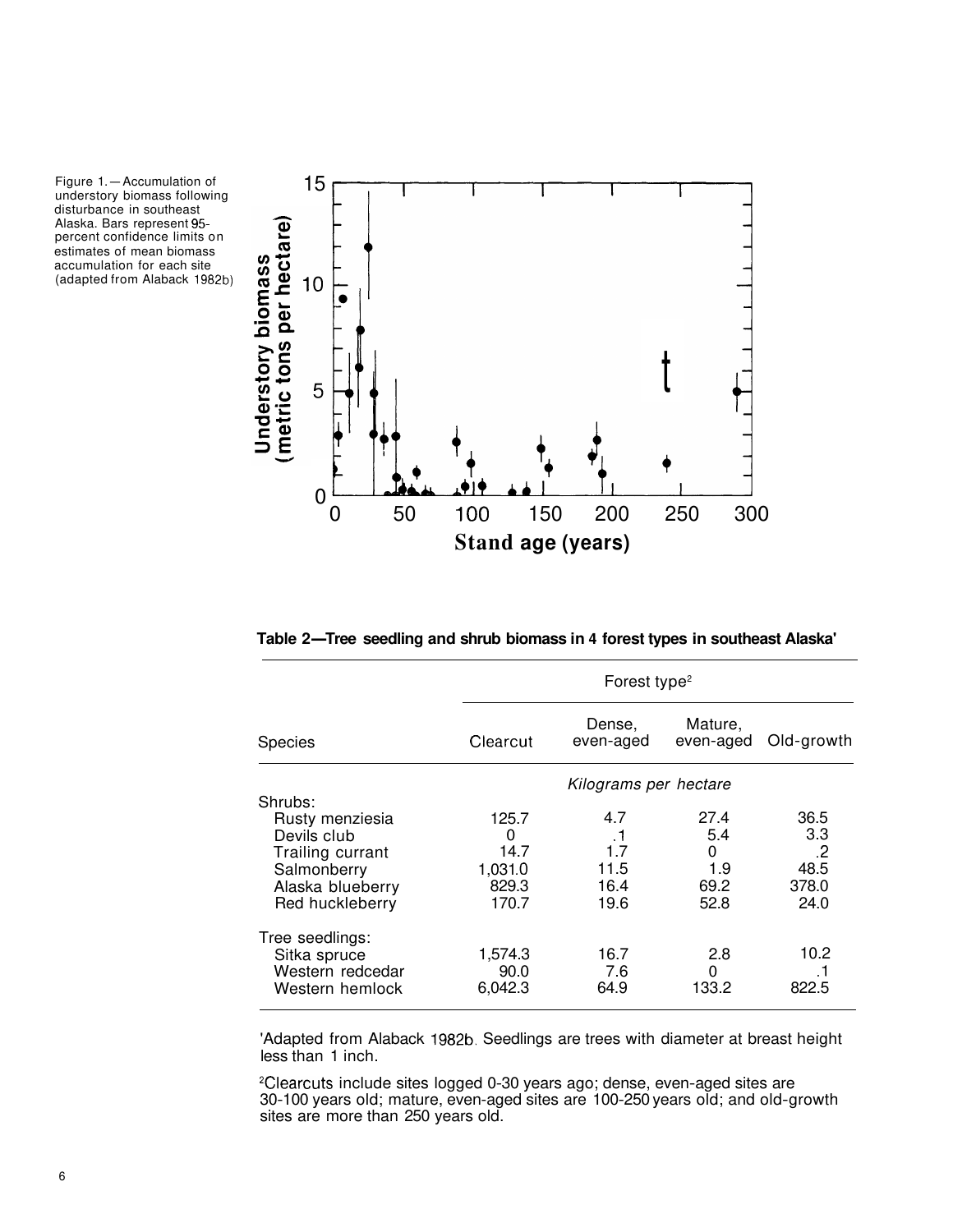



**Dense, closed-forest and understory-exclusion stage: 26 to 150 years.—**Canopy closure decreases the amount of light that reaches the forest floor and is associated with a rapid reduction in understory biomass (fig. 1). Low, herbaceous vegetation is usually less than one percent of the biomass it attains in the seedlingsapling stage (Alaback 1980).

Alaska blueberry is generally restricted to gaps in the canopy or other areas where direct sunlight reaches the understory. Semi-parasitic plants, such as single delight, and achlorophyllous plants, such as coralroot, are often the only herbaceous, flowering plants that persist. This stage has been termed the "stem exclusion stage" because few shrubs or tree seedlings can successfully colonize (Oliver 1981).

The dense, closed-forest stage includes pole-sized timber on overstocked sites or lower site class, normally stocked lands (site index less than 80) and young sawtimber on medium- to high-site lands (site index 90 and above; Taylor 1934). On understocked, poorly drained sites (F5 ecosystems; see footnote 3) the understory exclusion stage is least pronounced, because a continuous dense overstory canopy may be lacking or sustained for a shorter period than on well drained sites (Alaback 1980).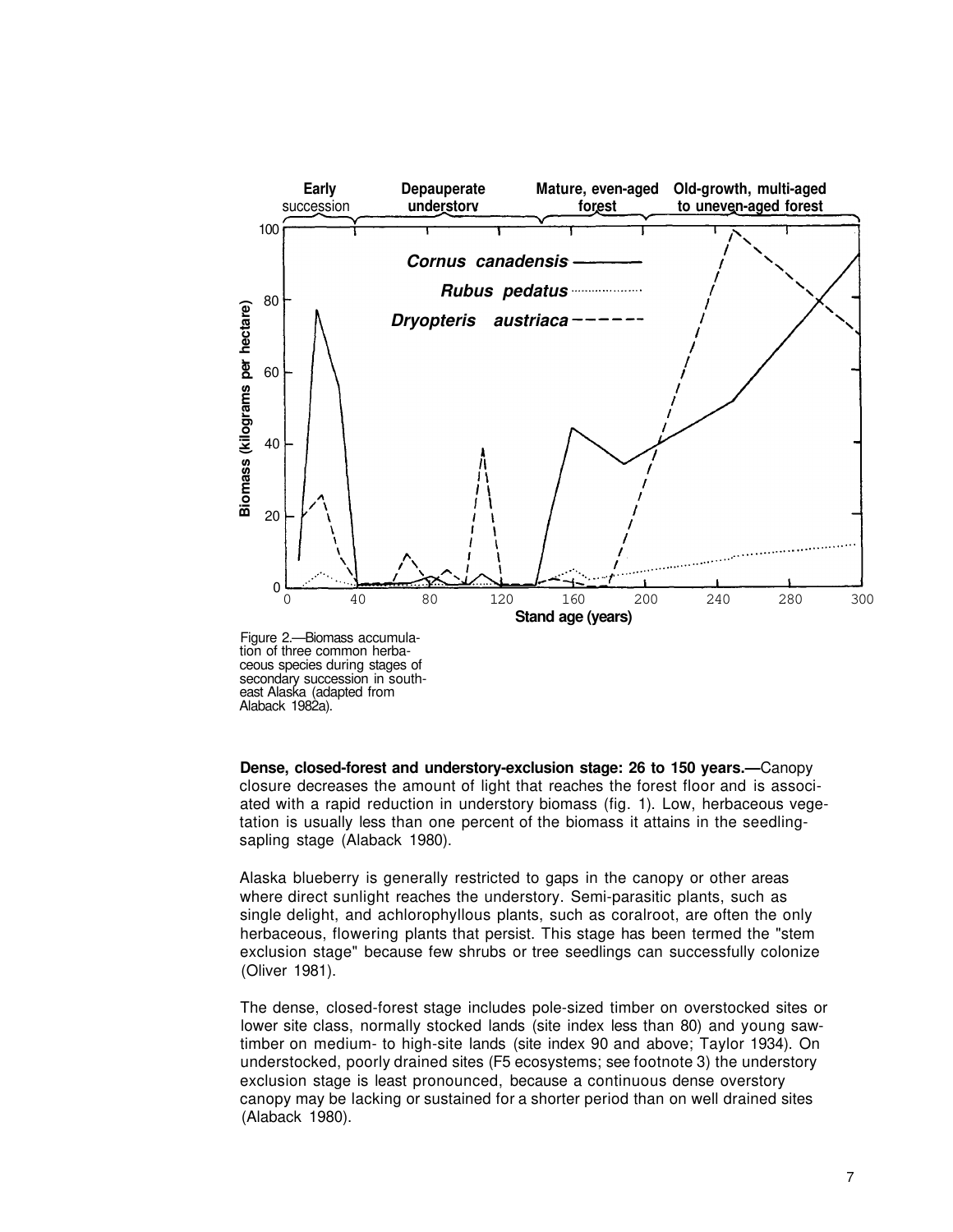Mature, even-aged forest and understory-reinitiation stage: **150** to **250** years.-As even-aged forests reach stand age 150 to 200, shrub seedlings begin to recolonize the understory (Alaback 1982b). Alaska blueberry usually forms a low, highly branched layer in older, even-aged forests. Five-leaf bramble and other herbs may also be found scattered within these stands (Alaback 1980). The establishment of a productive understory is generally associated with a decline in moss and liverwort biomass, which probably improves seedbed conditions for further understory colonization (Minore 1972, Taylor 1935).

The mature, even-aged forest stage represents the peak in gross standing timber volume of the successional sequence (Alaback 1980, 1982a). Toward the end of this phase, wood decay and defect become more significant (Farr and others 1976) and the rate of woody biomass accumulation steadily declines (Alaback 1982a). These changes in the dynamics of the overstory are usually reflected in a more open overstory canopy. The transition from the stage of dense, closed forest and understory exclusion to the stage of mature, even-aged understory reinitiation is usually characterized by the opening and vertical stratification of the overstory canopy (Alaback 1982b, 1984, Franklin and others 1981).

Old-growth stage: 250 years and older.-The highest degree of variation and the most structurally diverse understory of any successional stage is found in oldgrowth forests. Patches of shrubs, tree saplings, and herbs alternate with patches dominated by moss and duff or ferns, making a complex, multilayered mosaic. The highest dominance by shrubby understory species and the highest frequency of herbs occur on understocked, poorly drained sites (Neiland 1971). In contrast, well-drained, well-stocked sites have less understory (Alaback 1980, 1982b). This pattern of understory growth in relation to site conditions reflects differences in overstory canopy structure. Stands with widely spaced trees and complex, multilayered canopies, allow more light, highly variable in intensity, to reach the forest floor than do stands with several canopy strata of dense western hemlock or western red cedar pole-sized trees (Alaback 1980, Logan and Peterson 1964).

The amount of understory vegetation varies considerably in old-growth forests. In many stands, there are pockets of trees less than 150 years old, under which shrubby or herbaceous understory is deficient. In open portions dominated by trees more than 250 years old, there is often a shrub stratum composed of red huckleberry, Alaska blueberry, and rusty menziesia' (Alaback 1982a; also see footnote 1).

Although woody shrubs dominate, old-growth forests have the greatest proportion of understory production contributed by herbs and low shrubs of any successional stage (Alaback 1982b, 1984) (fig. 3). Bunchberry, five-leaf bramble, fernleaf goldthread, and foamflower are particularly abundant (Alaback 1982a). At elevations less than 500 feet these herbs may be the most nutritious available forage for deer during the winter months (Schoen and Wallmo 1979).

**<sup>7</sup>Noble,** R. **E. Breeding bird populations in hemlock-spruce old-growth and clearcuts, Prince** of **Wales Island, Alaska. Ketchikan, AK: U.S. Department** of **Agriculture, Forest Service, Tongass National Forest, Ketchikan Area;** 1979. 65 **p.**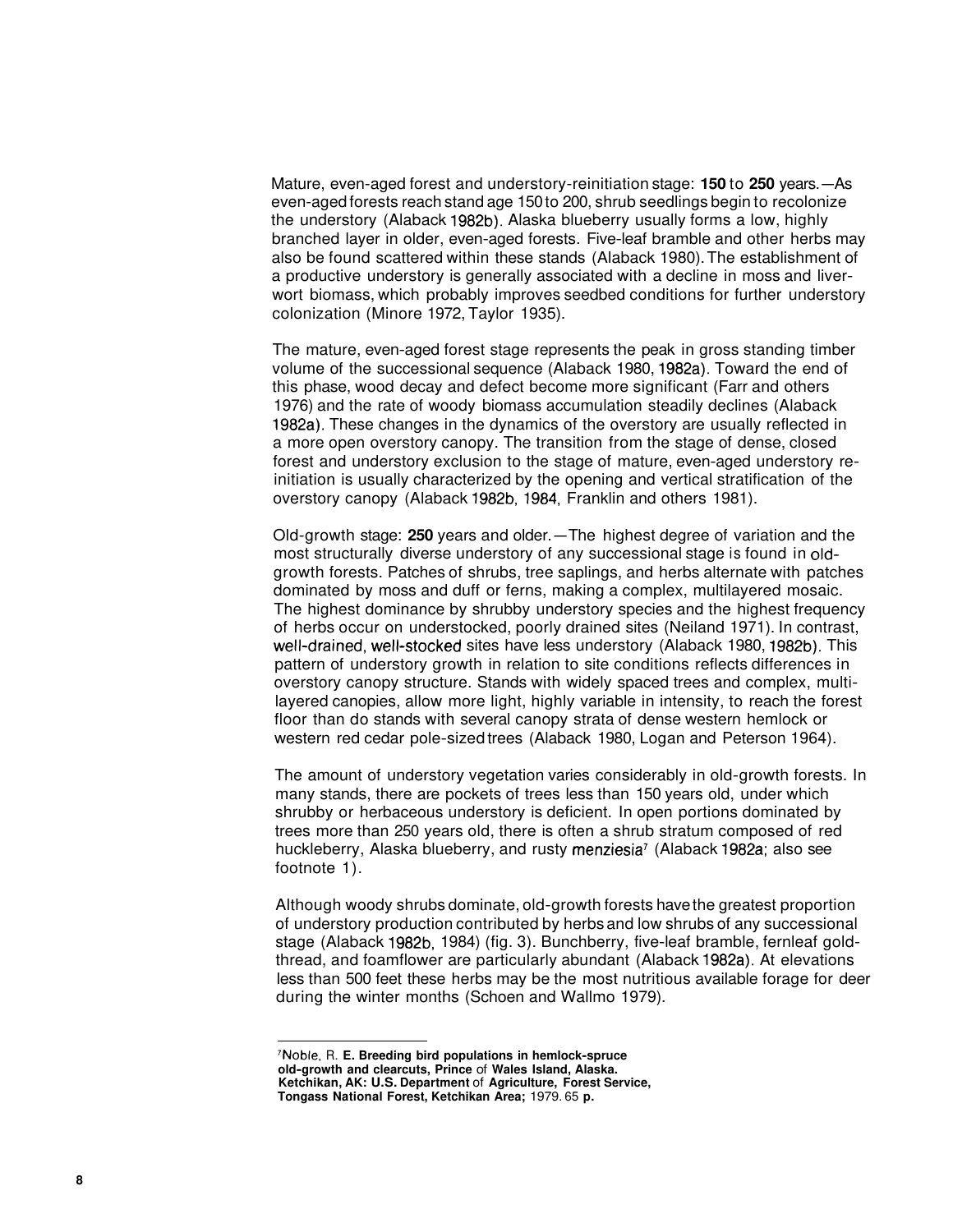



Understory compositional changes during successional development.-The herbaceous and shrubby vegetation of Sitka spruce-western hemlock forests of southeast Alaska is composed primarily of 20 to 30 species (table 3). In the **60** sites studied by Alaback (1980) 70 percent of the ground cover was provided by the 10 most abundant species, each of which was found on 90 percent or mo<sub>re</sub> of the sites. Subtle changes in the dominance of these plants can be significant both to wildlife and the course of plant succession.

Variations in the relative dominance of understory plants are associated with differing degrees of overstory canopy disturbance, disruption of the soil mantle, and site characteristics such as soil drainage, nutrient availability, and microclimate (Alaback 1980; also see footnote 4). If bare mineral soil is exposed and much of the organic layer is lost, early successional or even primary successional species will colonize the site. Early colonizers include horsetail, **Dryas,** lichens, mosses, and deciduous trees such as Sitka alder, red alder., black cottonwood, and willow species (Cooper 1923).

The most fundamental change in composition during post-logging succession is the elimination of most shrub and herb species during the period after canopies close and before they open again at stand age 150 to 200. During the later part of the depauperate-understory phase, a fern-dominated understory may form a compositionally distinct subphase in the succession (fig. 3).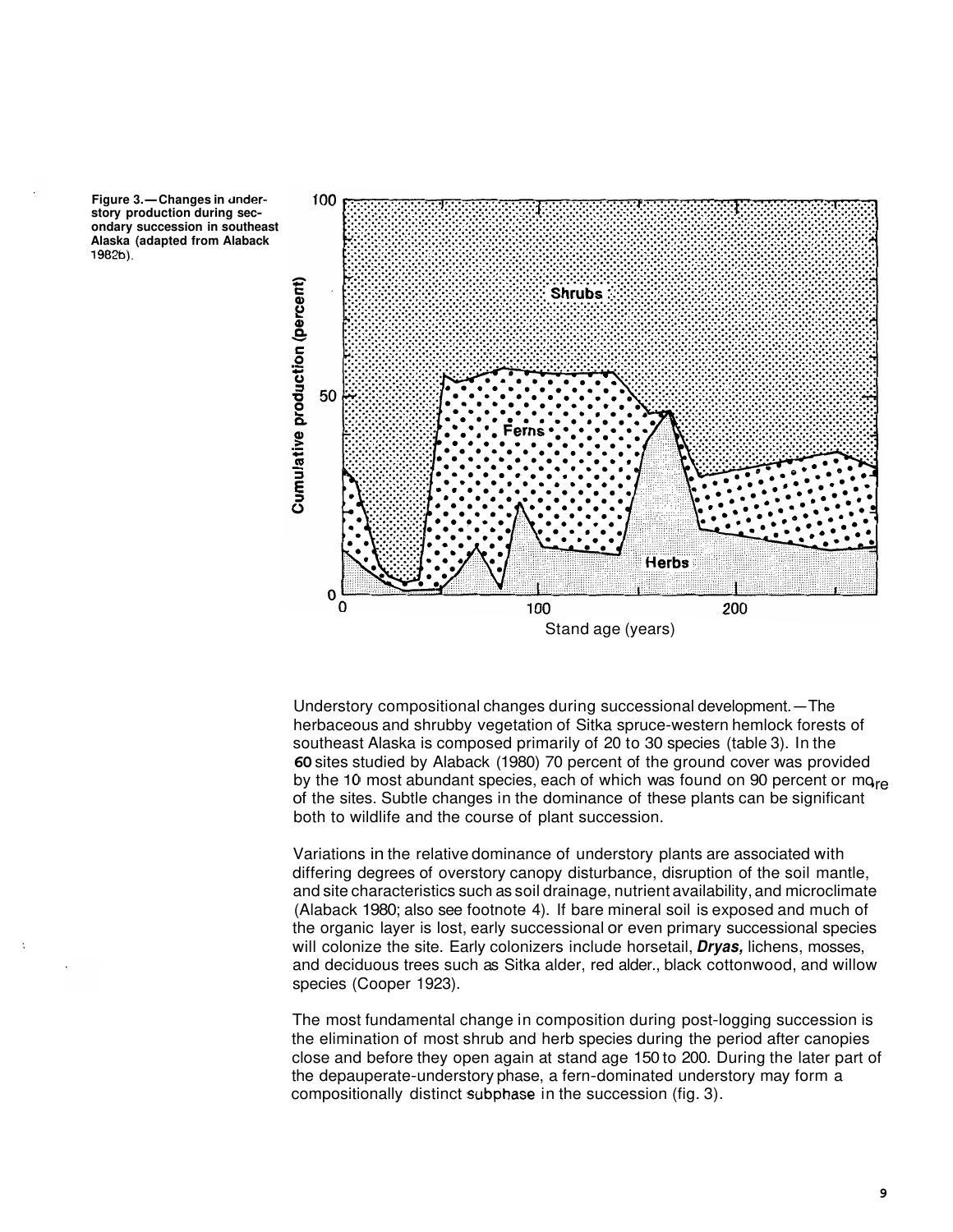| Class and species                                                                                                                                                                                                                                                                                                                                                                                                                                                                      | Cover <sup>2</sup>                                                                                                                       | Production <sup>2</sup>                                                                                                                                                                                | Cover<br>ran $k^3$                                                                                       | Constancy <sup>4</sup>                                                                             |
|----------------------------------------------------------------------------------------------------------------------------------------------------------------------------------------------------------------------------------------------------------------------------------------------------------------------------------------------------------------------------------------------------------------------------------------------------------------------------------------|------------------------------------------------------------------------------------------------------------------------------------------|--------------------------------------------------------------------------------------------------------------------------------------------------------------------------------------------------------|----------------------------------------------------------------------------------------------------------|----------------------------------------------------------------------------------------------------|
|                                                                                                                                                                                                                                                                                                                                                                                                                                                                                        |                                                                                                                                          | Percent                                                                                                                                                                                                |                                                                                                          |                                                                                                    |
| Bryophytes and lichens:<br>Cladonia conioceraea<br>Dicranum fuscescens<br>Foliose Lichens <sup>5</sup><br>Hookeria lucens<br>Hylocomium splendens<br>Isothecium stoloniferum<br>Jungermanniales spp.<br>Marchantia polymorpha <sup>6</sup><br>Plagiothecium undulatum<br>Pogonatum macounii<br>Polytrichum spp. <sup>7</sup><br>Porella navicularis<br>Ptilium crista-castrensis<br>Rhizomnium glabrescens<br>Rhytidiadelphus Loreus<br>Sphagnum spp. <sup>8</sup><br>Timmia austriąca | 0.5<br>1.8<br>8.5<br>$.2\phantom{0}$<br>11.4<br>6.6<br>3.3<br>6.6<br>3.7<br>.7<br>$.5\,$<br>1.8<br>.9<br>7.0<br>25.0<br>1.6<br>$\cdot$ 2 | $\ddag$<br>8.5<br>$\pmb{+}$<br>$\ddot{}$<br>7.7<br>$\pmb{+}$<br>$\overline{5}$<br>$\cdot$<br>$6 \cdot$<br>$\cdot$ 1<br>$\boldsymbol{+}$<br>$\ddot{}$<br>$\mathbf{.3}$<br>2.8<br>11.2<br>1.2<br>$\ddag$ | 33<br>10<br>26<br>40<br>2<br>31<br>7<br>32<br>5<br>27<br>34<br>13<br>23<br>4<br>$\mathbf{1}$<br>14<br>41 | 41<br>94<br>77<br>26<br>97<br>62<br>86<br>30<br>97<br>68<br>44<br>86<br>41<br>92<br>96<br>61<br>23 |
| Other mosses <sup>®</sup>                                                                                                                                                                                                                                                                                                                                                                                                                                                              | 1.6                                                                                                                                      | .5                                                                                                                                                                                                     | 15                                                                                                       | 70                                                                                                 |
| Conifers:<br>Picea sitchensis<br>Thuja plicata<br>Tsuga heterophylla                                                                                                                                                                                                                                                                                                                                                                                                                   | .9<br>$.2\overline{ }$<br>2.9                                                                                                            | 3.3<br>$.5\,$<br>18.0                                                                                                                                                                                  | 22<br>42<br>9                                                                                            | 47<br>11<br>89                                                                                     |
| Ferns:<br>Athyrium felix-femina<br><b>Blechnum</b> spicant<br>Dryopteris austriaca<br>Gymnocarpiurn dryopteris<br>Lycopodium annotinum<br>Thelypteris phaegopteris                                                                                                                                                                                                                                                                                                                     | 1.2<br>.6<br>3.6<br>3.0<br>$\cdot$ 1<br>$\cdot$ 1                                                                                        | $\cdot$ 3<br>.1<br>$8 \,$<br>$.2\,$<br>$\pm$<br>$\ddot{}$                                                                                                                                              | 19<br>29<br>6<br>8<br>47<br>46                                                                           | 38<br>26<br>85<br>71<br>11<br>6                                                                    |
| Shrubby flowering plants:<br>Gaultheria shallon<br>Menziesia ferroginea<br>Oplopanex horridum<br>Ribes laxiflorum<br>Rubus spectabilis<br>Sambucus canadensis<br>Vaccinium alaskaense<br>Vaccinium parvifolium                                                                                                                                                                                                                                                                         | .2<br>$\cdot$ 1<br>$\boldsymbol{\theta}$<br>$\mathbf{.3}$<br>2.6<br>$\cdot$ 1<br>8.4<br>1.2                                              | $^\mathrm{+}$<br>.8<br>+<br>$\ddag$<br>19.1<br>$\pmb{+}$<br>5.0<br>1.9                                                                                                                                 | 43<br>21<br>25<br>47<br>10<br>45<br>3<br>20                                                              | 9<br>55<br>29<br>6<br>39<br>11<br>88<br>91                                                         |

# **Table 3-Relative abundance of understory plants on 60 study plots located throughout southeast Alaska'**

See footnotes at end of table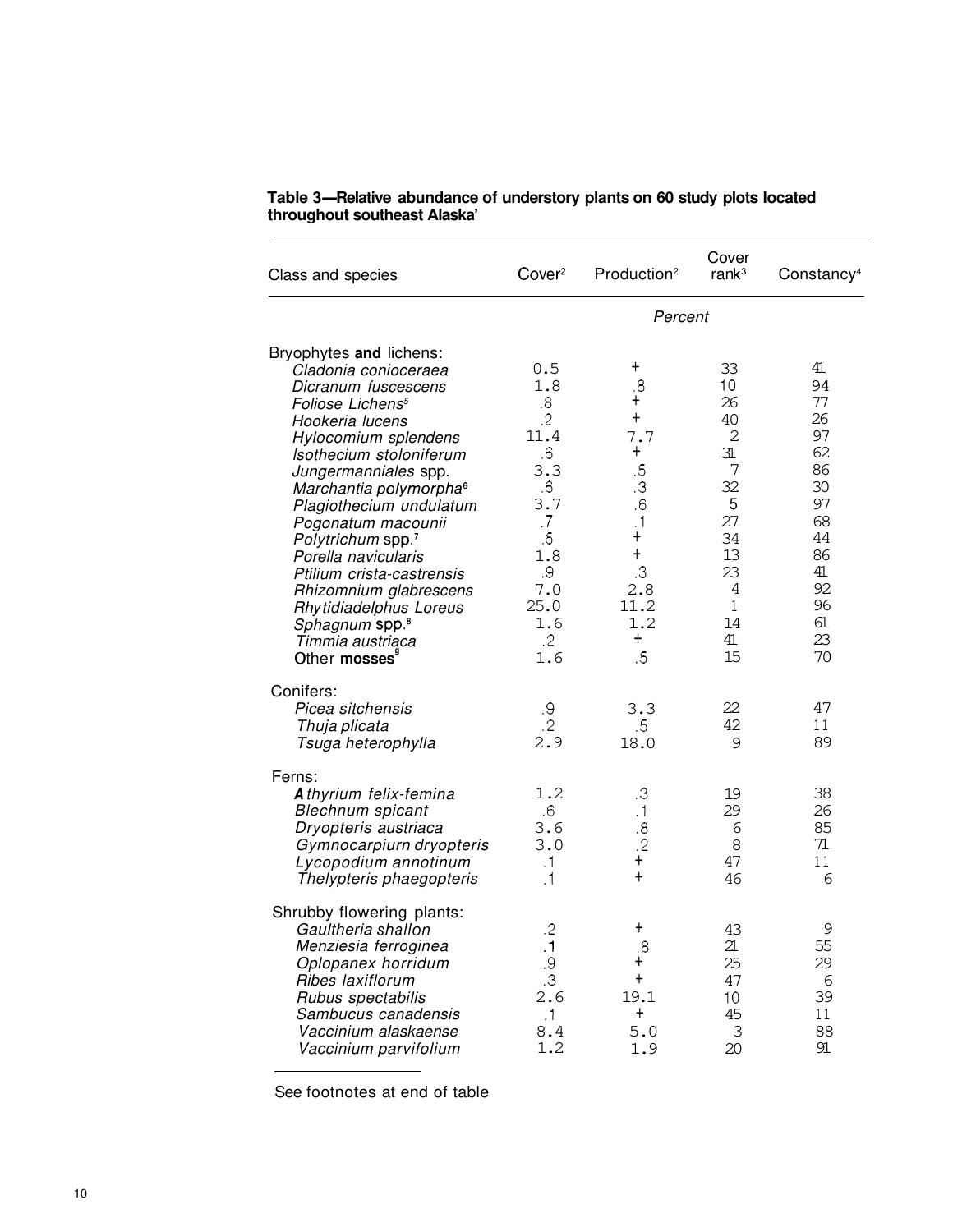| Class and species                                                                                                                                                                                                                            | Cover <sup>2</sup>                                        | Production <sup>2</sup>             | Cover<br>ran $k^3$                                       | Constancy <sup>4</sup>                                   |
|----------------------------------------------------------------------------------------------------------------------------------------------------------------------------------------------------------------------------------------------|-----------------------------------------------------------|-------------------------------------|----------------------------------------------------------|----------------------------------------------------------|
|                                                                                                                                                                                                                                              |                                                           | Percent                             |                                                          |                                                          |
| Herbaceous flowering plants:<br>Coptis asplenifolias<br>Cornus canadensis<br>Maianthemum dilatatum<br>Moneses uniflora<br>Rubus pedatus<br>Streptopus amplexifolius<br>S. roseus<br>S. streptopodes<br>Tiarella trifoliata<br>Viola glabella | .9<br>1.5<br>.7<br>.6<br>2.0<br>.4<br>.3<br>.5<br>$\cdot$ | ٠<br>.5<br>. 1<br>┿<br>┿<br>╋<br>.2 | 24<br>16<br>28<br>30<br>11<br>36<br>37<br>22<br>18<br>44 | 38<br>61<br>46<br>61<br>59<br>30<br>30<br>47<br>70<br>12 |

## **Table 3-Relative abundance of understory plants on 60 study plots located**  Table 3—Relative abundance of understory<br>throughout southeast Alaska' — continued

+ indicates **<0.1** percent production.

'Source: Alaback **1982b.** 

2Mean percent of total vegetation.

3Rank from highest (1) to lowest **(57)** in percent ground cover.

<sup>4</sup>Percent of study sites for which the species was recorded.

and Hypnogymnia enteromorpha. <sup>5</sup> Primarily Lobaria oregona and Peltigera canina; Also Sphaerophorus bulbosus

**6Also includes Conocephalum commune.** 

7P. juniperinum and P. commune.

<sup>8</sup>S. squarrosus and S. girgensohnii.

Plagiothecium elegans, Ptilium crista-castrensis, and Hypnum spp.

Herbaceous annuals are less important in early succession in southeast Alaska than they are in other forest regions (Alaback **1982a,** Hill **1979,** Dyrness **1973,**  Kellman **1969,** Long and Turner **1975).** On sites with less soil disturbance from logging operations, Alaska blueberry and bunchberry are usually the most abundant. Salmonberry and trailing black currant are prolific on recently disturbed sites, particularly on alluvial river bottoms or terraces (Alaback **1980).** Herbaceous colonizing plants (as opposed to resprouting woody residuals) are usually most abundant in sites that have been burned after logging (Dyrness **1973,**  Kellman **1969).** Preliminary evidence also suggests that fire may encourage the colonization of herbaceous species in southeast Alaska.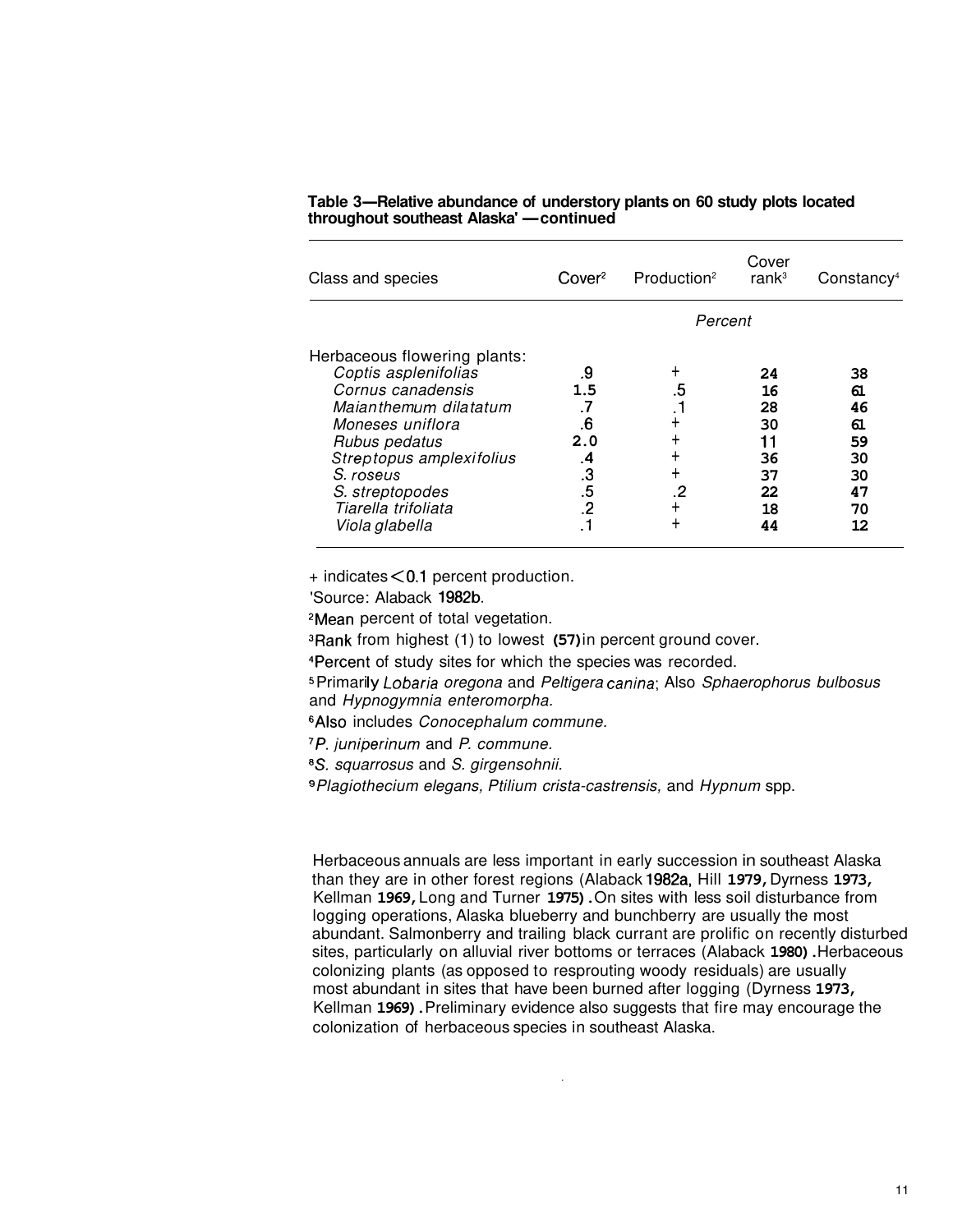The response of plant species to disturbance of varying severity can be predicted by ranking plants in order of shade tolerance. Percent of ground covered by vegetation under gaps in the canopy and under closed canopies can be used to define patterns of shade tolerance for these species (table **4).** On this basis, salmonberry is the most intolerant of shade, followed, in order, by bunchberry, fernleaf goldthread, Alaska blueberry, red huckleberry, five-leaf bramble, spreading wood fern and oakfern. Preliminary evidence suggests that oval-leaf huckleberry may be less shade-tolerant than Alaska huckleberry, because it is distributed in more open areas (Neiland 1971).

Species with the least shade tolerance, such as salmonberry, are more abundant on heavily disturbed sites where little forest canopy persists. Shade-tolerant species such as five-leaf bramble or fernleaf goldthread are more abundant in forests that have undergone the least amount of disturbance.

Little is known about the autecological requirements of the principal herbs and shrubs that colonize Sitka spruce-western hemlock forests. In Oregon and British Columbia, where similar species occur, distinct patterns of change in species composition have been documented in relation to microenvironment, forest productivity, soil morphology, and disturbance (Dyrness 1973, Kellman 1969, Zobel and others 1976).

The patterns of species abundance across environmental gradients are complex, partly because the growing season is mild and many understory species are able to grow in the widely contrasting ecosystems of bogs, forests, and alpine meadows (Jacques 1973, Neiland 1971; also see footnote 2). As a consequence, the presence or absence of a particular species often has little relation to microenvironment or site fertility. The presence or absence of some species, especially those with little annual seed production, may be limited by the efficiency of their propagule-dispersing mechanisms as well as their growth requirements.

Only two forest zones can be defined on the basis of species composition in the zonal vegetation classification for southeast Alaska (Viereck and Dyrness 1980; also see footnote **4).** These are (1) Sitka spruce and (2) Western hemlock-Sitka spruce. On fertile, wet alluvial, or bench sites of the Sitka spruce type, the understory usually includes foamflower, salmonberry, and devils club. Most upland forests are included in the western hemlock-Sitka spruce community and are characterized by poorly drained, lower tree-site indices and understories dominated by Alaska blueberry, five-leaf bramble and bunchberry<sup>8</sup> (Taylor 1932b). This gradient in site conditions is often poorly displayed by changes in understory composition caused by localized conditions and differing disturbance regimes (Alaback 1982b).

<sup>&</sup>lt;sup>8</sup>Schoen, John W.; Kirchoff, Matthew D.; Wallmo, O.C. VI1 Progress Report, Federal Aid in Wildlife Research, Project W-21-1. Seasonal distribution and habitat use by Sitka blacktailed deer in southeastern Alaska. Juneau, AK: Alaska Department of Fish and Game; 1981.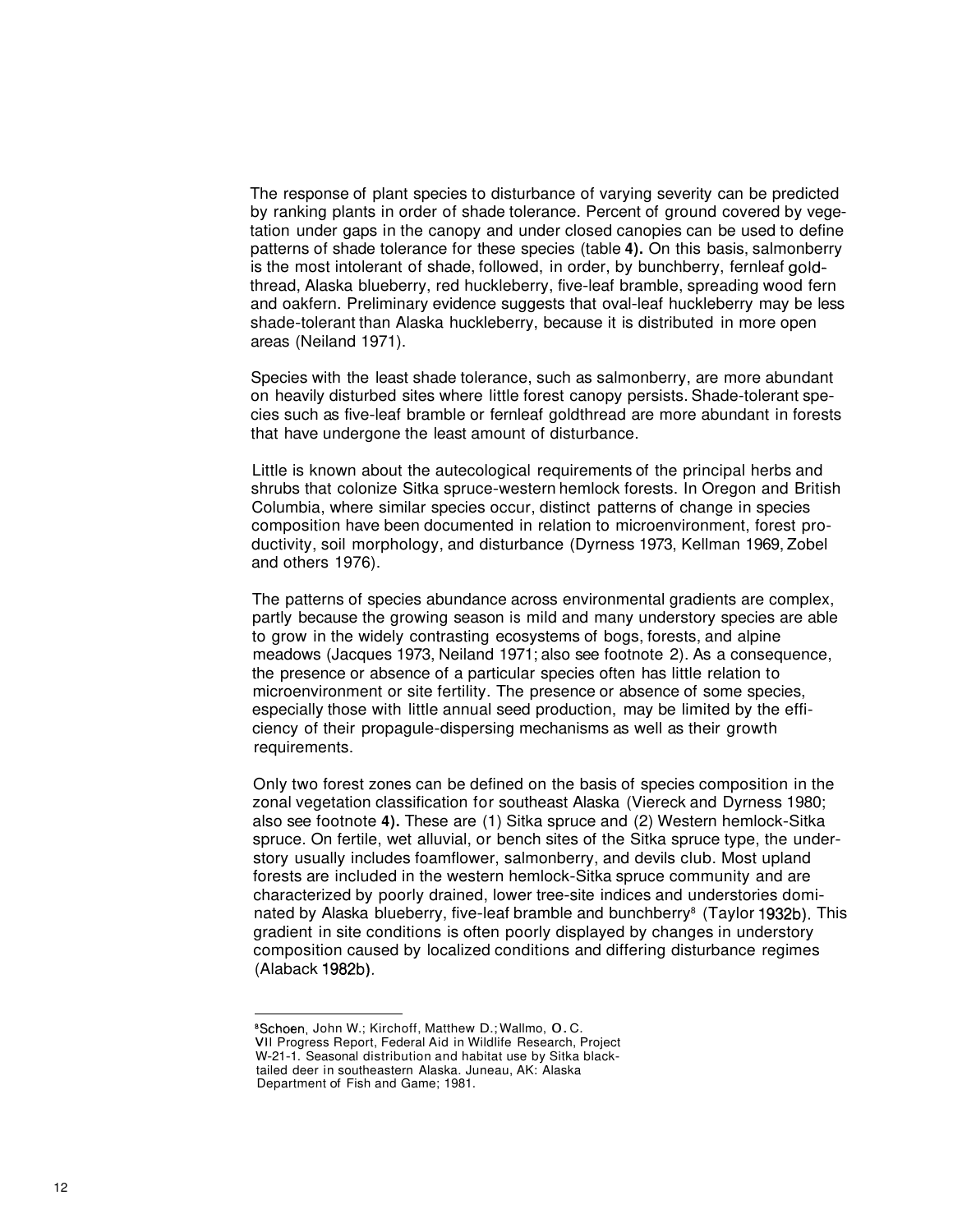|                                                    |                             | Mean average cover <sup>2</sup> |                      |                          |                          |
|----------------------------------------------------|-----------------------------|---------------------------------|----------------------|--------------------------|--------------------------|
| Species                                            | Under gaps <sup>3</sup>     |                                 | Under canopy         |                          | Proportion<br>under gaps |
| Shrubs:                                            | <b>Percent</b>              | <b>Standard</b><br>error        | Percent              | <b>Standard</b><br>error | <b>Percent</b>           |
| Salmonberry<br>Alaska blueberry<br>Red huckleberry | 2.5<br>8.5<br>$\mathcal{A}$ | 0.37<br>1.35<br>.06             | 0<br>3.6<br>.20      | 0<br>.49<br>.06          | 100.0<br>70.2<br>64.3    |
| Total shrubs                                       | 11.39                       |                                 | $3.8**$              |                          | 75.0                     |
| Herbs:<br>Fern-leaf                                |                             |                                 |                      |                          |                          |
| goldthread<br><b>Bunchberry</b><br>Spreading       | 1.16<br>11.30               | .15<br>.35                      | .43<br>.87           | $.12*$<br>$.28**$        | 73.0<br>93.0             |
| wood fern<br>Oakfern<br>Five-leaf bramble          | 3.71<br>2.70<br>2.42        | .35<br>.31<br>.23               | 3.10<br>3.10<br>1.58 | .78<br>.80<br>.37        | 54.5<br>46.6<br>60.5     |
| Total herbs                                        | 21.29                       |                                 | $9.08**$             |                          | 70.1                     |

|                             | Table 4—Proportion of understory vegetation under canopy and under gaps in |  |
|-----------------------------|----------------------------------------------------------------------------|--|
| canopy in southeast Alaska' |                                                                            |  |

\*Significantly different at P=0.95.

\*\*Significantly different at P=O.99.

'Adapted from Alaback 1982a.

<sup>2</sup>Percent cover is the arithmetic mean for all microplots under gaps or under closed canopy.

3Subplots with less than 80-percent tree canopy cover in any quadrant.

#### **Effects of Stand Disturbance on Understory**

The frequency and intensity of disturbance of the forest canopy has an important influence on the productivity of understory vegetation. Stands of seedlings or saplings are most resilient to disturbance (Alaback 1980). Virtually any kind of disturbance will result in a prompt increase in shrub and herb production. Understory shrubs and herbs in dense, closed stands of poles or young sawtimber respond much less vigorously to disturbance than those in stands of seedlings or saplings.

When pole or sawtimber stands are subject to localized windthrow, and less than 40 percent of the canopy is destroyed, the increased growth of seedlings or saplings often results in the prompt reestablishment of a dense canopy. The resulting, multi-layered stand tends to have much less herbaceous and shrubby understory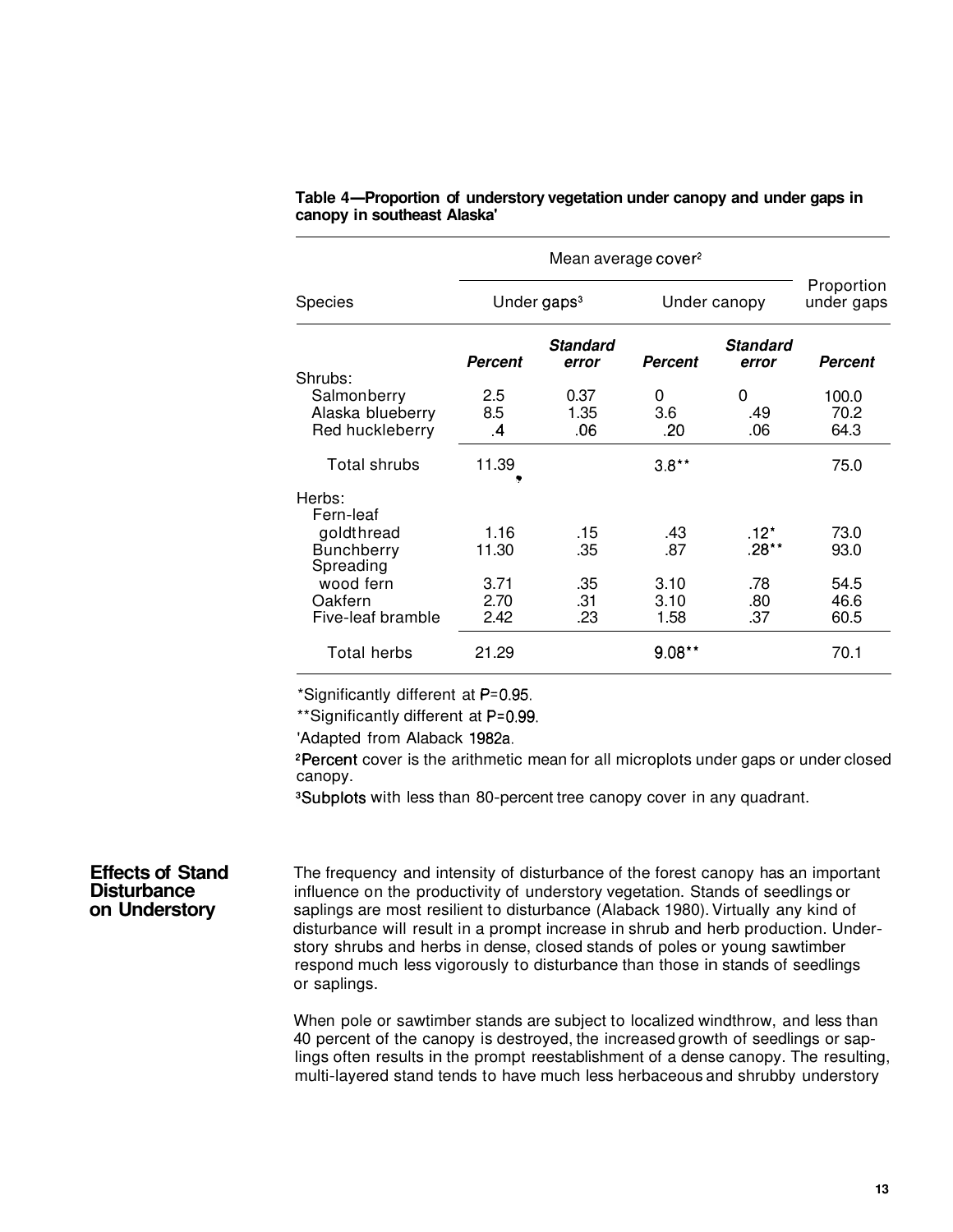than undisturbed stands (Alaback 1980). Windthrow over more than one acre leads to a dramatic increase in understory productivity, setting portions of the stand back to earlier stages of succession (Alaback 1980, Whitmore 1982) (table 5).

The type of disturbance and the environmental characteristics of the site immediately following the disturbance, may significantly influence the pattern and course of forest development for decades (table 5). For example, a stand that develops following windthrow differs substantially from a stand that develops after logging. Following windthrow, overstory biomass accumulates more slowly, while levels of understory biomass are higher (Alaback 1982a). Large numbers of slowly decaying logs, which often characterize stands that develop in the wake of destruction by windthrow, may inhibit tree regeneration and lead to patchy, open canopies. Windthrow usually causes less disturbance to understory plants than logging and favors the growth of residual understory species such as Alaska blueberry and spreading wood fern (Alaback 1980).

| Disturbance<br>type                        | Shrub<br>colonization | Tree<br>colonization                 | Spruce<br>dominance      |
|--------------------------------------------|-----------------------|--------------------------------------|--------------------------|
| Glaciation or                              |                       | --------------- Years--------------- | Percent<br>of basal area |
| landslides                                 | >10<br>$\leq$ 2       | >10                                  | >50                      |
| Logging, infrequent<br>Windthrow, frequent | $<$ 1                 | $<$ 5<br>$<$ 1                       | $20 - 50$<br>$<$ 10      |
| Windthrow, $(<1$ acre)                     | ΝA                    | ╱1                                   | $<$ 1                    |

#### **Table 5-Time required for plant succession following disturbance in southeast Alaska, under average site conditions'**

NA means not available.

Does not include forest developing on alluvial-terrace or uplifted beach soils.

In the natural pattern of post-logging succession, understory vegetation is eliminated for 60 to 70 years in stands with average to above average stocking (Taylor 1934). To find how the course of successional development can be altered to encourage the growth of understory vegetation over a longer period it is necessary to first understand the relationship between stand structure and understory growth.

The biomass of mosses, liverworts, and ferns is usually greatest on sites with heavy log cover and a closed overstory canopy. Variation in moss and liverwort biomass in second-growth stands is not clearly related to stand age, stand basal area, stand volume, or canopy cover as herb and shrub biomass are (Alaback 1980).

Shrub biomass is greater in second-growth stands with open overstory canopies, low tree-foliage biomass, low basal area, low stocking, and low tree volume. Herbaceous plants tend to be most productive in young clearcuts (3 to 15 years) prior to canopy closure (Alaback 1980, 1982a).

#### **Relationships Between Forest Structure and Understory Development**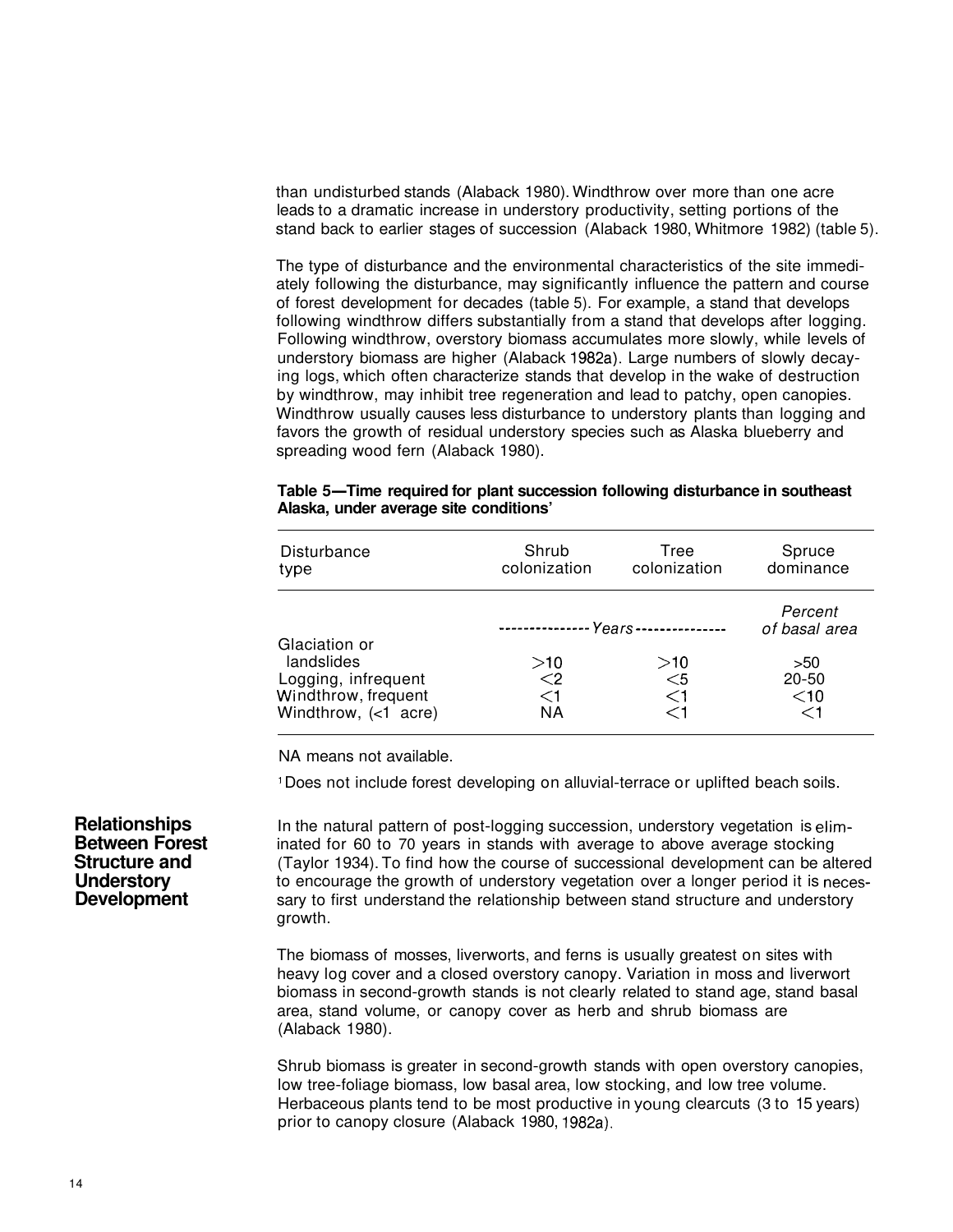In old-growth and mature stands with average to above average stocking (30,000 to 100,000 board feet per acre), the relationship of understory strata to stand characteristics is fundamentally different (Alaback 1980). Shrubs are most abundant in old-growth stands with large mean diameters. Herb abundance on the more productive sites (F1 and F4 soil ecosystems; see footnote 3) is also strongly associated with large tree diameters, high stand volume, wide tree spacings and low tree density (Alaback 1982b). On sites that are understocked (less than 70 percent of normal), windthrown, or poorly drained, tree density is inversely proportional to abundance of understory (Alaback 1980, Neiland 1971).

In older stands, percent canopy cover does not have a significant relationship to understory abundance. This is most likely because of the difficulty in precisely measuring percent canopy cover in multilayered old-growth forests. In the deep, shade-tolerant canopies of western hemlock, relationships between light interception and canopy cover are highly variable. Multiple regression analysis showed that 79 percent of the variation in total understory production in mature and oldgrowth stands can be accounted for by stand age (average age of codominant overstory trees), mean stand diameter, and volume (Alaback 1982b). Thus for the stands sampled (30,000 to 100,000 board feet per acre) these three variables can be used to make reasonable predictions of understory productivity.

The change in structure from the dense, uniform canopies of even-aged, secondgrowth forest to the open canopies of uneven-aged, old-growth forests changes the understory environment by increasing the amount of canopy light and reducing rainfall interception (Anderson and others 1969, Franklin and others 1981, Pike and others 1977). Measures of canopy cover are not sufficiently precise to detect the subtleties of canopy structure. When precise and detailed data on overstory structure and the amounts of light they intercept become available, questions on overstory-understory interactions can be answered more fully.

## **Effects of Stocking and Site on Forest Succession**

While the above-mentioned forest development pattern may apply generally to the low-elevation, well-drained sites most commonly managed for timber production, variations on the pattern and their causes are also of interest to forest and wildlife managers. In general, the more productive and well stocked the rotation-aged forest is, the less likely it is to support a high level of diverse and productive understory vegetation (Alaback 1982b).

The relationship of site quality to the course of plant succession is complex, often resulting in a different response for each developmental stage. Site index, for example, is not linearly related to the amount of understory biomass on a given site over the successional sequence. Prior to canopy closure, site index is positively related .to understory productivity. After canopy closure, differences in productivity of the understory on different site classes are not statistically significant (table 6).

**A** high-site stand (site index greater than 150) usually regenerates quickly, allowing for more rapid establishment of dominance among seedlings than on an average site of the same age. Thus on highly productive sites canopies usually close earlier than on sites with average productivity, and understory vegetation is eliminated. Later in the developmental sequence, the forest canopy develops more quickly in high-site stands, resulting in fewer trees and a more open canopy.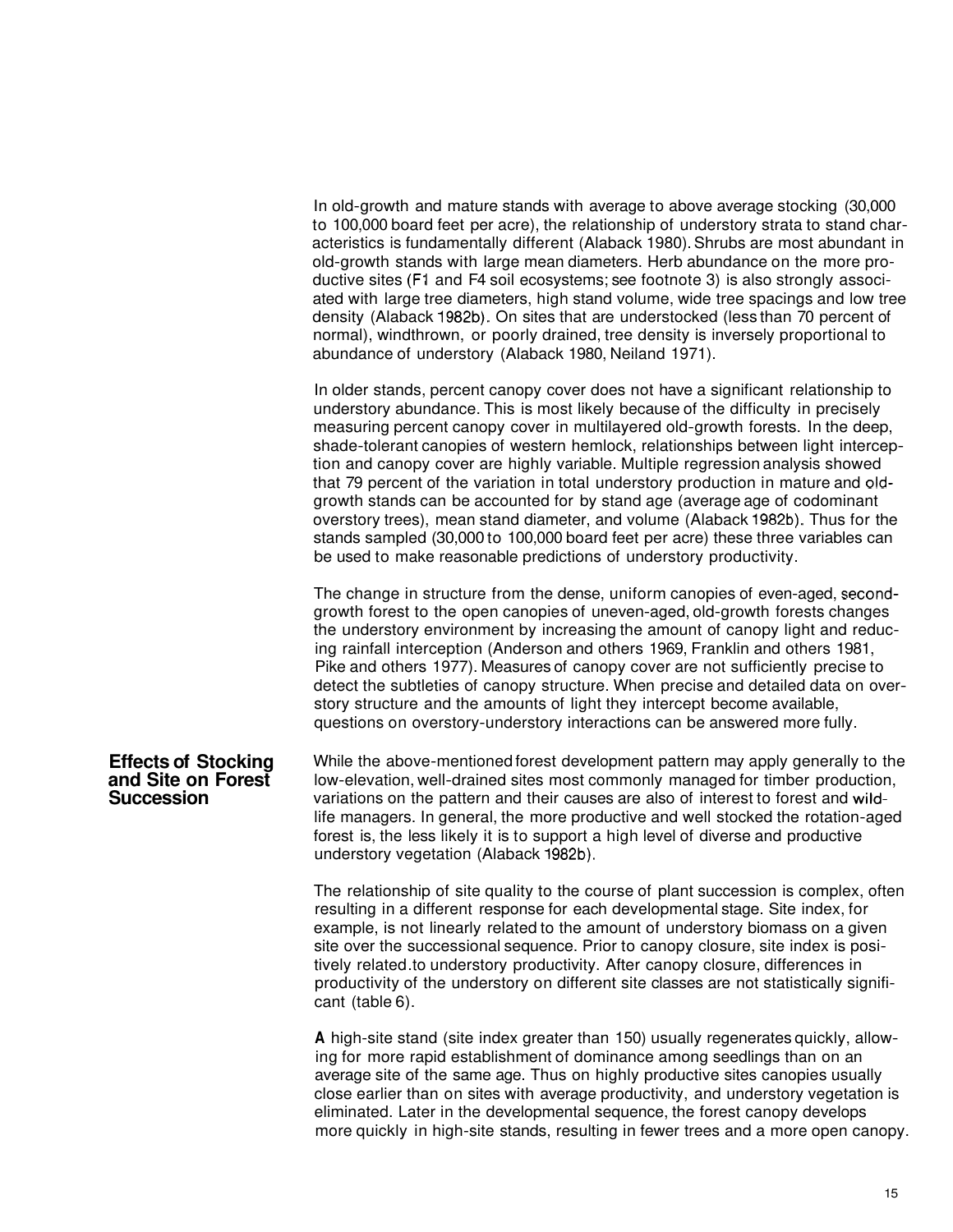| Successional phase and<br>site index class'          | Understory biomass | Standard error |
|------------------------------------------------------|--------------------|----------------|
|                                                      | Kilograms/hectare  |                |
| Early postlogging succession<br>(precanopy closure): |                    |                |
| 100-110                                              | 4 400              | 1 700          |
| 111-120                                              | 12 000             |                |
| 121-130                                              | 21 000             | 11 000         |
| Mature, even-aged forests<br>(postcanopy closure):   |                    |                |
| $60 - 100$                                           | 347                | 102            |
| 101-120                                              | 234                | 56             |
| 121-130                                              | 171                | 54             |
| 131-150                                              | 546                | 225            |
|                                                      |                    |                |

#### **Table 6-Relationship between site index and understory productivity during the first 2 phases of postlogging succession**

- Means not available.

'Site index is based on the mean height of dominant Sitka spruce 100 years old (Taylor 1934).

As a result, levels of understory biomass may be higher in high-site stands (site index exceeding 150) than is typical of sites with average productivity (site index 100 to 130) (Alaback 1980; also see table 6).

Tree density is usually related to the time understory vegetation requires to recolonize following canopy closure. Stands with high stocking (greater than that given by Taylor 1934) often lack measureable understory vegetation (less than 100 kilograms production per hectare). On the Chilcat Peninsula, a densely stocked stand (622 trees per acre, 150 years old), lacked any evidence of understory recolonization, even though most stands of this age have a well developed understory (Alaback 1980, 1982b). On steep, rocky slopes where stands are often subject to windthrow and may attain less than 80 percent of normal stocking (Taylor 1934) shrubby and herbaceous vegetation may persist throughout the successional sequence. The open canopy, characteristic of understocked stands (less than 80 percent of normal), is usually associated with more understory vegetation.

At higher elevations, especially on steep, unstable slopes where widely spaced, large diameter, residual trees provide an open patchy overstory canopy, a more productive and diverse understory tends to develop. In general the higher the elevation, and the less productive and more open the canopy, the more abundant the understory.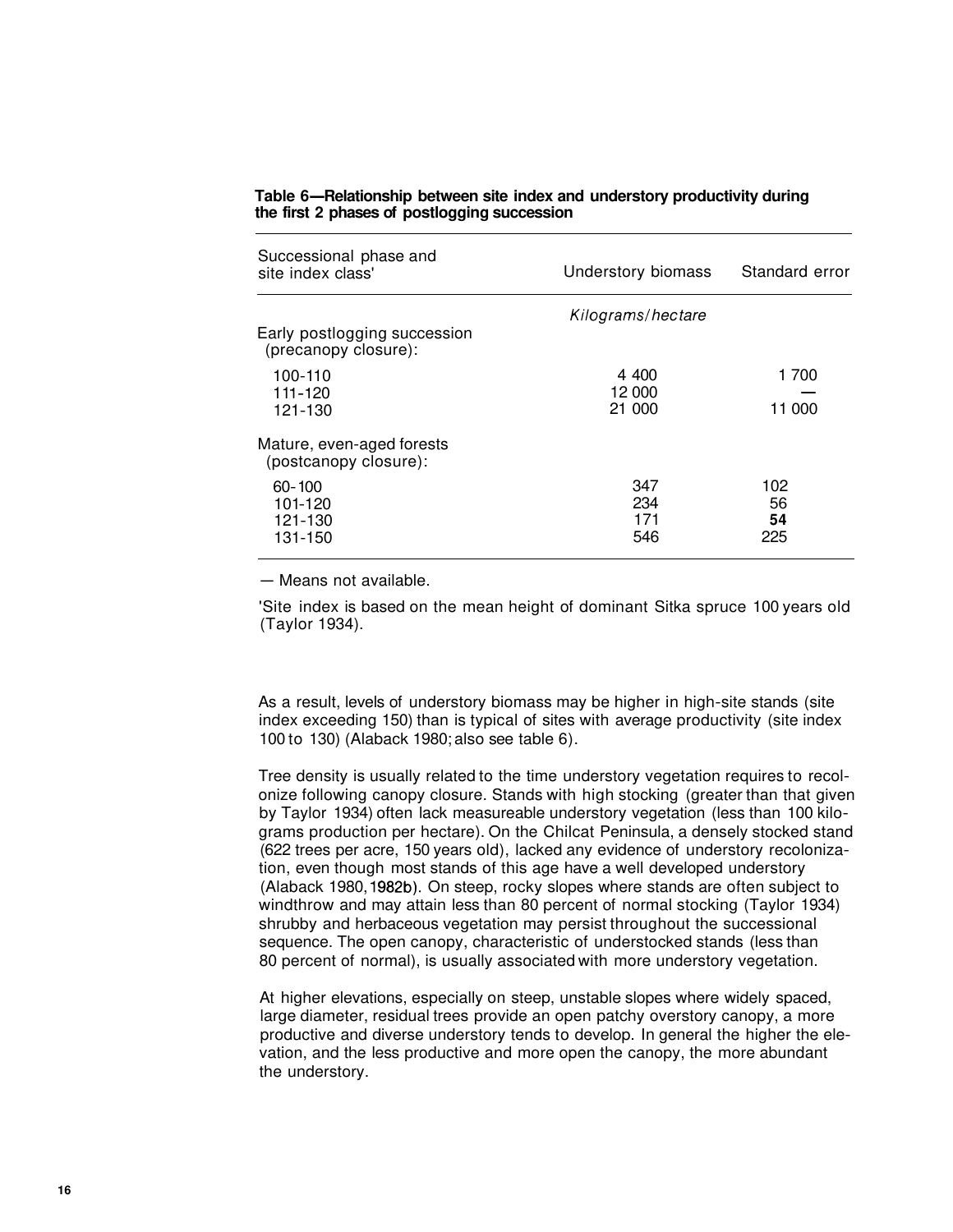#### **Effects of Thinning on Understory Vegetation**

The Alaska Region of the Forest Service cites thinning as one of the most promising management tools for improving rotation-aged forests as wildlife habitat.<sup>9</sup> <sup>10</sup> No comprehensive studies of understory response to thinning in southeast Alaska have been completed. The only available data are from a case study of a 20-yearold stand on Prince of Wales Island (Tongass National Forest) (Alaback 1980), where, four years after thinning, a strong, positive response by shrubs and some herbs was noted. In an intensively thinned stand (16-foot spacing) salmonberry dominated the site, to the exclusion of most other species. The lightest level of thinning (12-foot spacing) resulted in the most diverse vegetation (fig. 4).



Figure 4.-Response of understory productivity to thinning in a 20-year-old stand. Diversity index is that developed by Simpson (1949).

<sup>9</sup>USDA Forest Service, Alaska Region. Alaska regional plan. Juneau, AK: **U.S.** Department of Agriculture; 1981. <sup>10</sup> Kessler, Winifred, B. Wildlife and second-growth forests of southeast Alaska: Problems and potential for management. Administration Document 110, Wildlife and Fisheries Habitat Management Notes 4. **U.S.** Department of Agriculture, Forest Service, Alaska Region; 1982.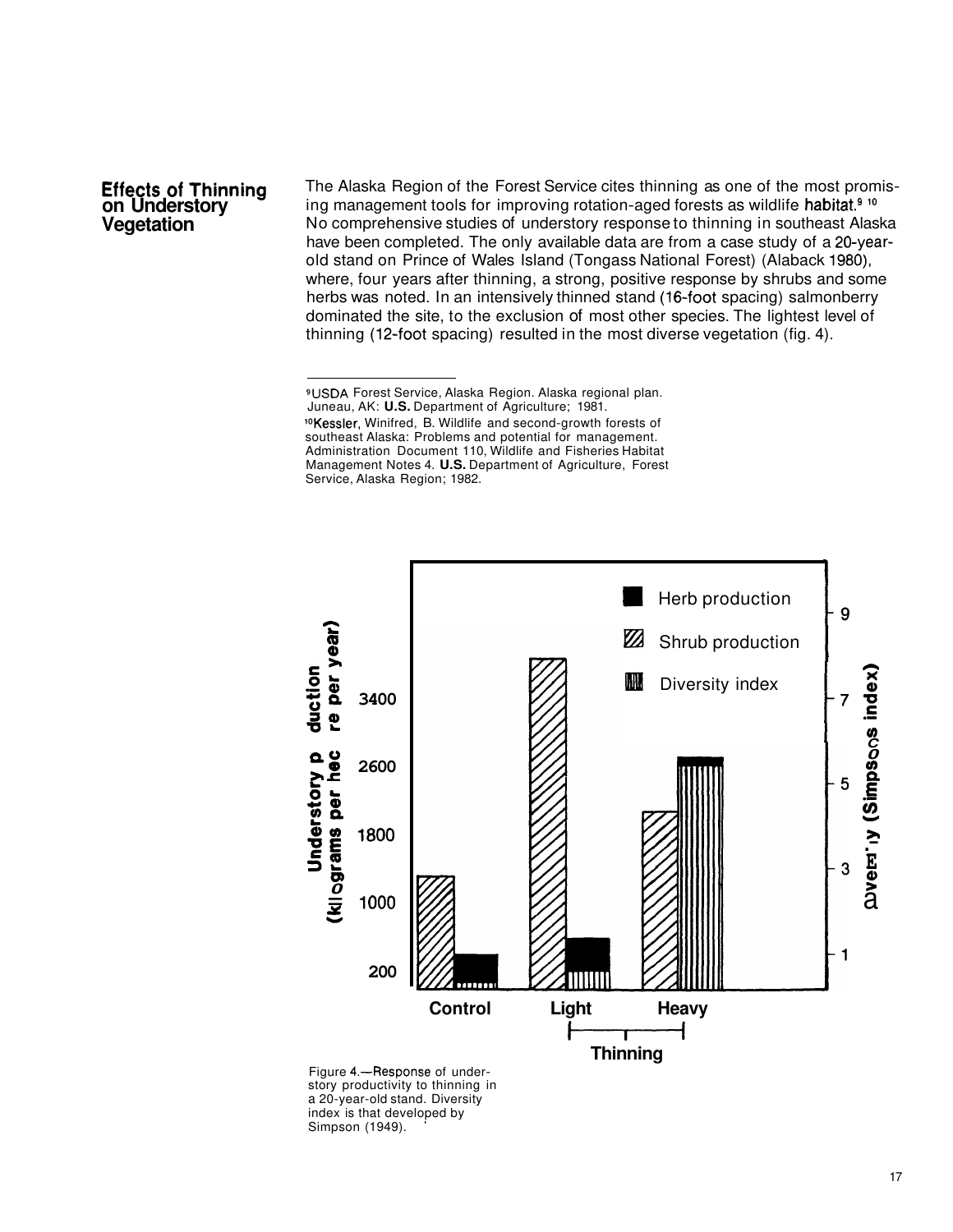Preliminary results of thinning experiments on other plots established throughout southeast Alaska<sup>11</sup> suggest that the response of understory vegetation to thinning following canopy closure at 25 to 35 years is much slower than in forests thinned prior to canopy closure. In general, stands that were thinned following canopy closure and elimination of understory vegetation have few shrub or herb species in the understory 5 years after thinning. At the widest spacings (16 feet for younger sites, 20 feet or more for the oldest sites) the principal understory species that respond to thinning are western hemlock and Alaska blueberry.12 In heavily stes, zo feet of more for the block sites) the principal understory species that<br>respond to thinning are western hemlock and Alaska blueberry.<sup>12</sup> In heavily<br>thinned stands opened up by subsequent windthrow—which is especi respond to thinning are western hemlock and Alaska blueberry. In heavily<br>thinned stands opened up by subsequent windthrow—which is especially com<br>in the older stand-age classes—western hemlock is the principal understory species to respond.

To objectively assess the effects of thinning on understory development, it is necessary to predict not only the short-term response but also the growth of understory plants over an entire rotation. At Cascade Head Experimental Forest in the Siuslaw National Forest on the Oregon coast, a series of Sitka sprucewestern hemlock plots thinned 20 years ago provide one of the few opportunities to observe the longer term effects of precommercial thinning on understory vegetation. The greatest number of understory species was found on heavily thinned plots, yet none of the treatments had the continuous understory layer so characteristic of surrounding old-growth forests (see footnote 12). Under such conditions, the beneficial effects of thinning on understory growth would not be expected to last more than 20 years.

A one-time precommercial thinning only delays canopy closure and extends the period of understory persistence. Thinning alone would have little effect on understory growth during the latter half of a 100-year rotation (table 7). Repeated thinnings throughout the life of a stand may be necessary to maintain a highly productive understory (Witler 1975). The nutritive value to wildlife of an understory maintained by thinning remains a key topic for research.

**l1** Farr, Wilbur A. Revised study plan. The effects of stand density upon growth and yield of hemlock-spruce stands in coastal Alaska. Juneau, AK: U.S. Department of Agriculture, Forest Service, Pacific Northwest Forest and Range Experiment Station, 1976; 24 p.

<sup>12</sup>Alaback, Paul A. Unpublished data on file at Forest Science Department, Oregon State University, Corvallis, Oregon.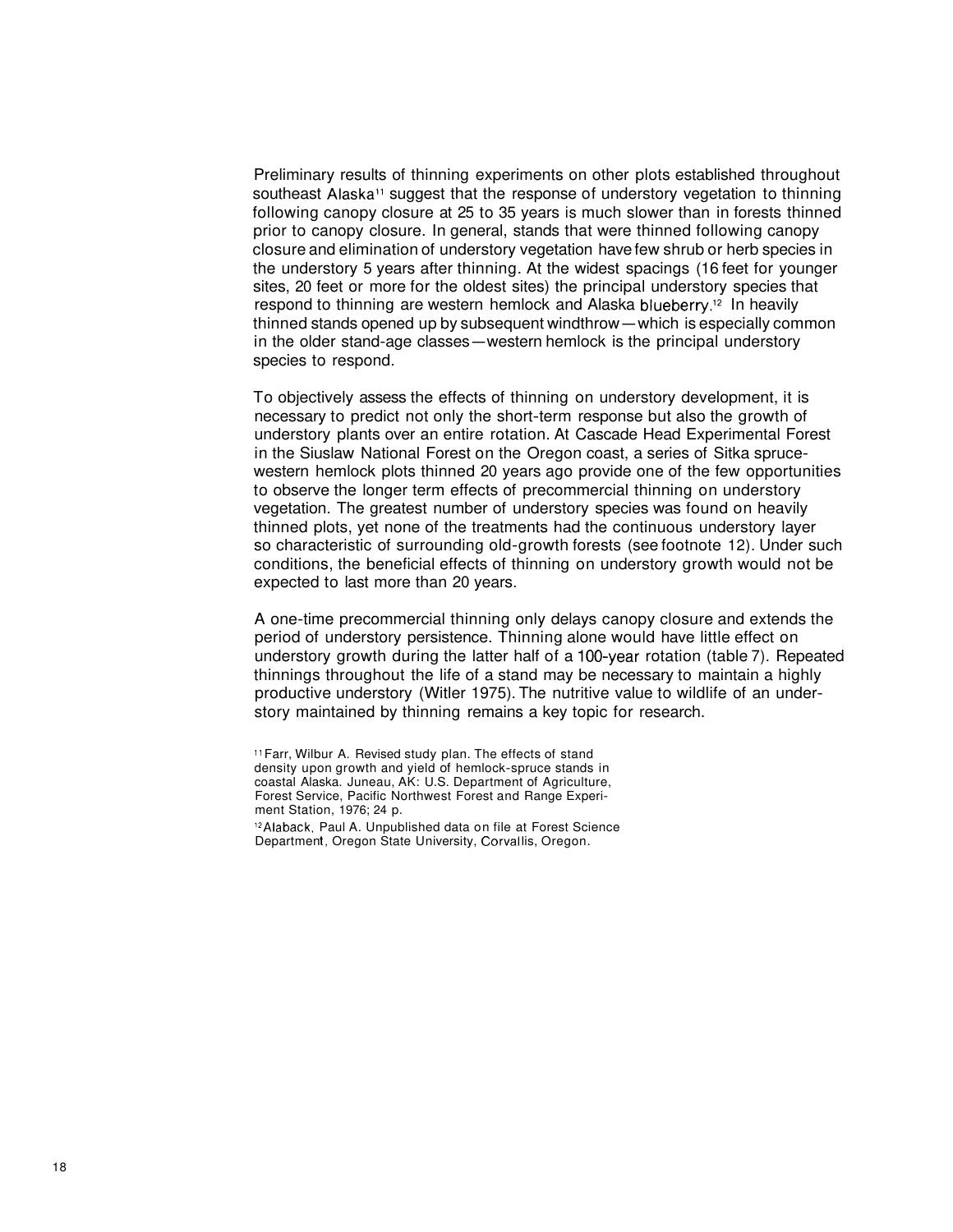|                                                                                 |                 | Productivity class' |                | Period of                      |
|---------------------------------------------------------------------------------|-----------------|---------------------|----------------|--------------------------------|
| Strategy                                                                        | Low             | Medium              | High           | medium or high<br>productivity |
|                                                                                 |                 |                     | Years          |                                |
| 100-year rotation<br>100-year rotation with                                     | 210             | 0                   | 90             | 90                             |
| precomrnercial thinning <sup>2</sup><br>300-year rotation<br>Old-growth reserve | 180<br>120<br>0 | 0<br>150<br>300     | 120<br>30<br>0 | 120<br>180<br>300              |

#### **Table 7-Management strategies and hypothesized time stands would be in 3 classes of understory productivity over 3 centuries of stand development**

'Low = 1 to 100 kilograms/hectare; medium = 100 to 1,000 kilograms/hectare; high  $=$  more than 1,000 kilograms/hectare.

2Assuming thinning delays canopy closure for 10 years.

**Management Implications**  Maintaining diverse and productive understory vegetation in the Sitka sprucewestern hemlock forests of southeast Alaska requires the consideration of many site-specific factors. The importance of any one factor usually depends on the value of all other factors that influence the environmental characteristics of a site. For sites measured throughout southeast Alaska, 10 to 20 percent of the variation in productivity of understory vegetation was associated with soil type, after the variation associated with canopy cover and stand basal area was accounted for (Alaback 1980, 1982b).

> The effect of soil characteristics on vegetation development is most pronounced during the earliest stages of succession, prior to canopy closure. On Prince of Wales Island, clearcuts studied attained only 20 percent of the average understory biomass for their age classes. All of the recent clearcuts with below average productivity were on somewhat poorly drained soils (Flc, F4c soil ecosystems; see footnote 3) which generally give rise to mixed western hemlock-western red cedar forests. Nearby forests on better drained sites (Fln, Flt soil ecosystems) had average to above average understory production for their ages (Alaback 1980).

By contrast, sites located on poorly developed, uplifted beach soils (Flb, F3b) tended to produce above average understory. For uplifted beach sites, tree basal area and sapling density were lower than the average for their age classes. The effect of soils on the understory was more likely an influence on overstoryunderstory competition than of direct soil interactions with the understory (Alaback 1980).

For older study sites in which tree canopies had closed, the influence of soils on understory productivity was more pronounced on thin, rocky soil types (F2n soil ecosystems; see footnote 3). Most stands on poorly developed soils had understory productivity significantly above average for their age classes. As in the case of poorly developed, uplifted beach soils, the increase in understory productivity on thin, rocky soils was also associated with a iess productive and less dense overstory canopy (Alaback 1980).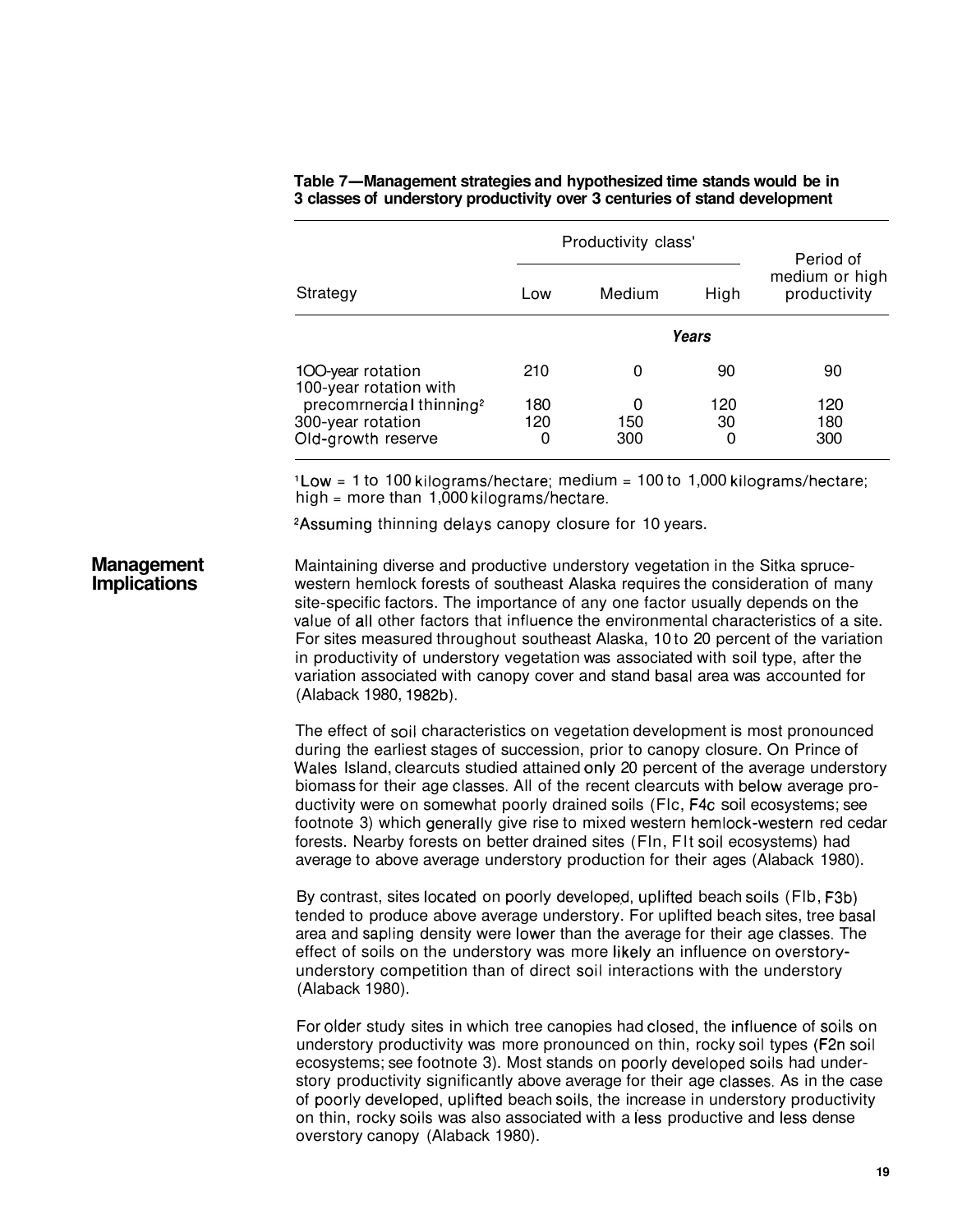In evaluating the impact of management on wildlife habitat, the quality of understory vegetation as forage must be considered, along with the amount produced. **As** the growing season progresses, understory vegetation becomes less nutritious and less palatable to wildlife (Klein 1965). Similarly, as understory vegetation matures following clearcutting, the rate of biomass accumulation decreases (fig. 5). **As** shrubs mature, annual plant production is higher above the ground and less available to deer and other ground-dwelling wildlife. Such changes must be incorporated into evaluations of the relative benefits of stand-age classes to wildlife; otherwise projections of forage biomass may be overly optimistic. If the longevity of the understory is extended by periodic thinning, for example, older shrubs with a high ratio of woody biomass to annual production could dominate understory production. **A** kilogram of this type of biomass would be of less value to wildlife than a kilogram of less woody understory vegetation in an old-growth stand.



Figure 5.-Changes in understory biomass structure during secondary succession. Biomass accumulation ratio = annual production/total aboveground biomass.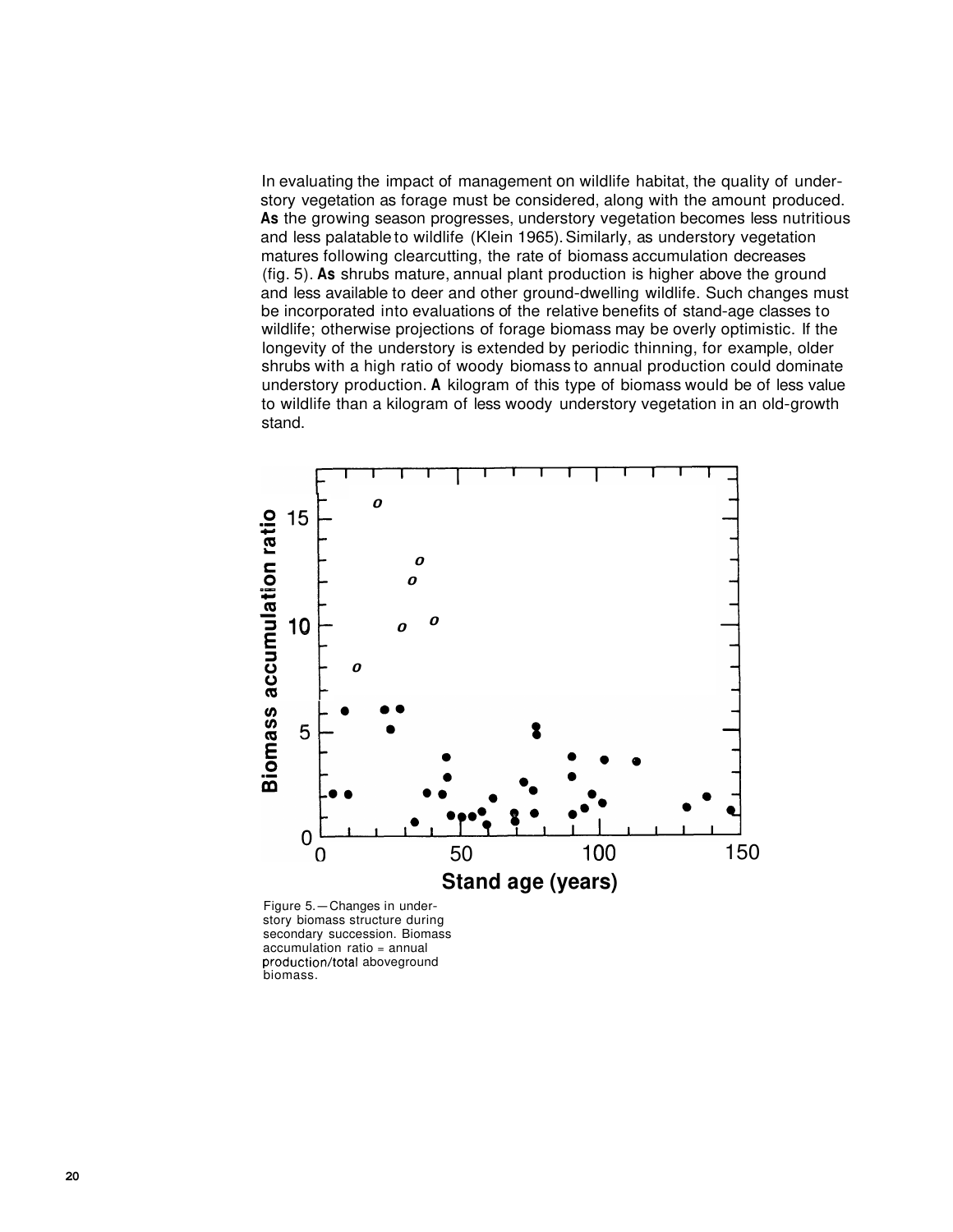Under ideal conditions (no recent windthrow, homogeneous site conditions, and uniform stocking density), the consequences of forest management on understory vegetation may be predicted on the basis of patterns described for southeast Alaska (Alaback 1982a, 1982b). The consequences of four management strategies are presented in table 7. If the primary objective is to sustain understory structural diversity and herbaceous plant growth, reserving old-growth would be the preferred alternative. Rotations of 300 years would be the next best alternative. .

Repeated thinning may also sustain understory productivity, but there are insufficient data to evaluate how well this would meet the habitat requirements of different wildlife species over a forest rotation. The influence of windthrow on thinned stands, and the consequences to wildlife habitat, also are key factors to consider in evaluating this management strategy (Ruth and Harris 1979).

If an important goal is to improve the carrying capacity of second-growth forests for Sitka black-tailed deer and other wildlife that require high levels of winter forage under closed-canopy forests, then the relationship of forest canopy structure to snow interception and evaporation will have to be considered. Snowpack seriously complicates management strategies, because the open canopies that encourage understory growth also tend to have the deepest snow pack, which may minimize the availability of forage for deer in winter (Harestad 1979).

**Research Needs**  To assess objectively how best to manage southeast Alaska's forests for both timber production and wildlife habitat we must better understand the relationship of forest and environmental characteristics to understory vegetation. More information is needed on mature and old-growth stands so we can characterize in greater detail the relationship between changes in overstory characteristics and understory productivity over a range of soil and site conditions. We need a much. clearer understanding of the relationship between stand characteristics and interception of light and snow. Continued research on basic forest structural relationships may make possible a more precise model of forest overstory-understory

> Research on the short- and long-term effects of precommercial and commercial thinning on understory vegetation should also provide insights on the response of understory plants to changes in microenvironments and make clearer the practical limitations and opportunities for influencing understory composition and productivity by silvicultural thinning. The reproductive strategies and environmental preferences of understory forage species should also be examined. Detailed information on the response of plant species to environmental changes would provide a realistic basis for modeling the effects of managemeht on understory growth and its value as wildlife habitat.

relationships and provide objective assessments of management strategies.

As the Forest Service manages less productive and more diverse sites for both timber and wildlife, it will be necessary to better define the environmental variation on marginal sites and the consequences of management. Departures from patterns of forest development noted on average to highly productive sites should be expected on marginal sites. An examination of stand development and understory productivity on these marginal sites immediately following clearcutting should provide insight into the way site conditions affect the course of plant succession, with resulting consequences for wildlife. Although decades of monitoring permanent plots may be necessary to a complete understanding of how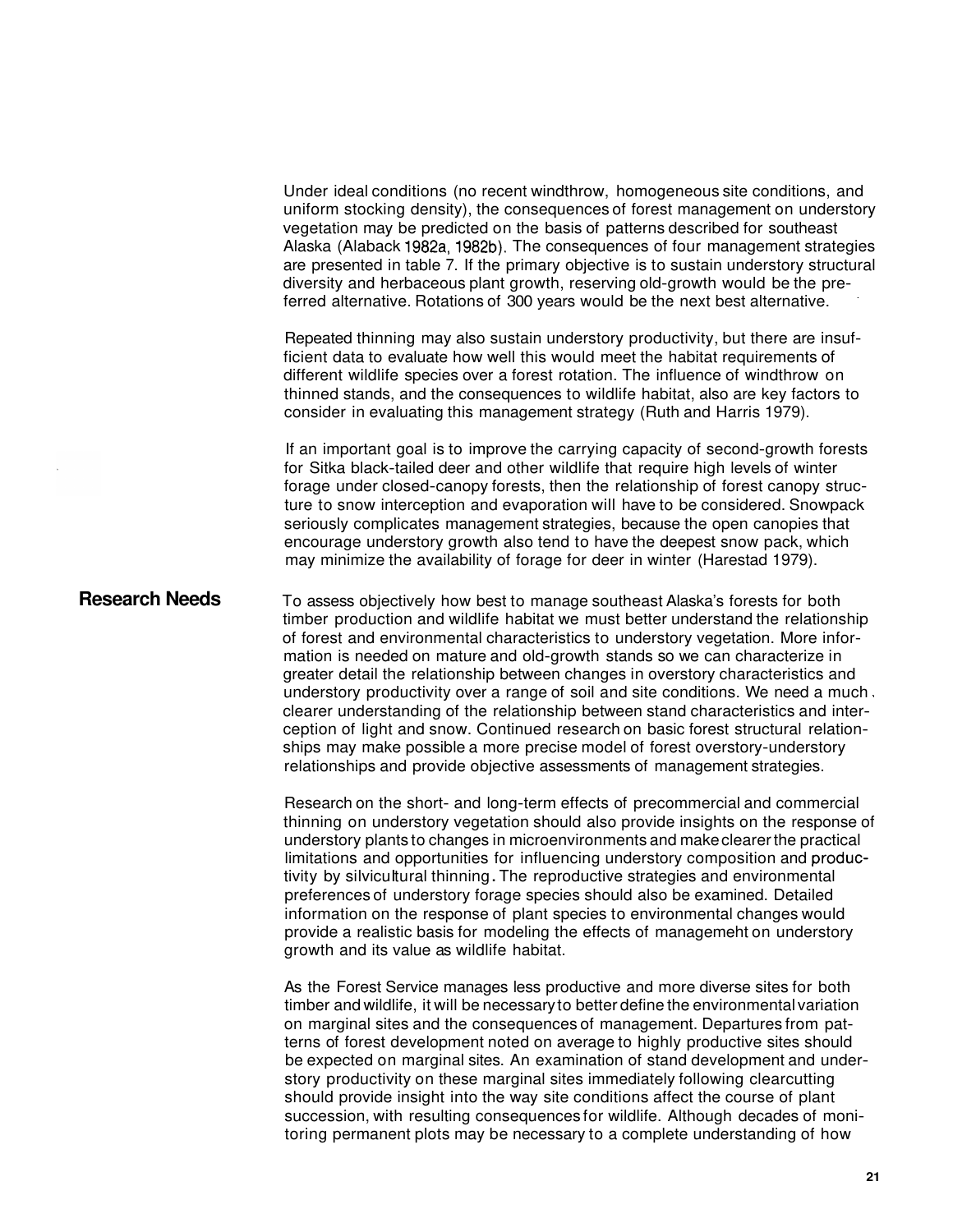|                           |                                                                                                                                                                                                                                                                                   | soil and site factors influence forest and wildlife productivity over the course of<br>a timber rotation, studies of early successional development should provide a first<br>approximation of the relationship between site and development of understory.                                                                                                                                                                                                                                                                                                                                                                                                                                                                                                                                                                                                                                                                                                                                                                                                                                                                   |  |  |
|---------------------------|-----------------------------------------------------------------------------------------------------------------------------------------------------------------------------------------------------------------------------------------------------------------------------------|-------------------------------------------------------------------------------------------------------------------------------------------------------------------------------------------------------------------------------------------------------------------------------------------------------------------------------------------------------------------------------------------------------------------------------------------------------------------------------------------------------------------------------------------------------------------------------------------------------------------------------------------------------------------------------------------------------------------------------------------------------------------------------------------------------------------------------------------------------------------------------------------------------------------------------------------------------------------------------------------------------------------------------------------------------------------------------------------------------------------------------|--|--|
|                           | unanswered.                                                                                                                                                                                                                                                                       | Management of understory vegetation for wildlife also requires a better under-<br>standing of the palatability and nutritional value of common species. Studies of<br>plant nutrition should be related to soil chemistry and ecosystem nutrient cycling,<br>so that the nutritional value of vegetation to wildlife can be related to the response<br>of vegetation to management. Basic information on nutrient storage and cycling in<br>the coastal forests of southeast Alaska is urgently needed. Differences in nutrient<br>cycling in old-growth and second-growth stands should be key topics of future<br>research. Changes in nutrient budgets could have impacts on both forest and<br>wildlife productivity. The climatic and geologic diversity of southeast Alaska make<br>applications of information from fire-dominated, more xeric ecosystems tenuous<br>at best. Questions about the role of understory vegetation in the cycling of nutri-<br>ents under various soil and site conditions, and management strategies and<br>the consequences of these strategies to wildlife in southeast Alaska, remain |  |  |
| <b>Metric Equivalents</b> | 1 kilogram/hectare (kg/ha) = $0.8922$ pounds/acre<br>1 kilogram (kg)<br>1 hectare (ha)<br>1 square meter $(m2)$<br>1 meter $(m)$<br>1 $m^2/h$ ectare                                                                                                                              | $= 2.2046$ pounds<br>$= 2.47$ acres<br>$= 10.764$ square feet<br>$= 39.37$ inches<br>$= 4.356$ square feet/acre                                                                                                                                                                                                                                                                                                                                                                                                                                                                                                                                                                                                                                                                                                                                                                                                                                                                                                                                                                                                               |  |  |
| <b>Literature Cited</b>   | Alaback, Paul B. Biomass and production of understory vegetation in seral Sitka<br>spruce-western hemlock forests of southeast Alaska. Corvallis, OR: Oregon<br>State University; 1980. 79 p. Ph. D. dissertation.                                                                |                                                                                                                                                                                                                                                                                                                                                                                                                                                                                                                                                                                                                                                                                                                                                                                                                                                                                                                                                                                                                                                                                                                               |  |  |
|                           |                                                                                                                                                                                                                                                                                   | Alaback, Paul B. Forest community structural changes during secondary succes-<br>sion in southeast Alaska. In: Forest succession and stand development research<br>in the Northwest: Proceedings of the symposium; 1981 March 26; Corvallis, OR.<br>Corvallis, OR: Oregon State University; 1982a: 70-79.                                                                                                                                                                                                                                                                                                                                                                                                                                                                                                                                                                                                                                                                                                                                                                                                                     |  |  |
|                           | Alaback, Paul B. Dynamics of understory biomass in Sitka spruce-western hem-<br>lock forests of southeast Alaska. Ecology. 63: 1932-1948. 1982b.                                                                                                                                  |                                                                                                                                                                                                                                                                                                                                                                                                                                                                                                                                                                                                                                                                                                                                                                                                                                                                                                                                                                                                                                                                                                                               |  |  |
|                           | Alaback, Paul B. A comparison of old-growth and second-growth western<br>hemlock-Sitka spruce forests in southeast Alaska. In: old-growth forest-wildlife<br>relationships: Proceedings of the symposium; 1983 April 14-16; Juneau, AK.<br>The Wildlife Society; 1984 [in press]. |                                                                                                                                                                                                                                                                                                                                                                                                                                                                                                                                                                                                                                                                                                                                                                                                                                                                                                                                                                                                                                                                                                                               |  |  |
|                           | Anderson, R. C.; Loucks, O. L.; Swain, A. M. Herbaceous response to canopy<br>cover, light intensity and throughfall precipitation in coniferous forests.<br>Ecology. 50: 256-263; 1969.                                                                                          |                                                                                                                                                                                                                                                                                                                                                                                                                                                                                                                                                                                                                                                                                                                                                                                                                                                                                                                                                                                                                                                                                                                               |  |  |
|                           | Bishop, Daniel M.; Stevens, M. E. Landslides on logged areas in southeast Alaska.<br>Res. Pap. NOR-1; Juneau, AK: U.S. Department of Agriculture, Forest Service;<br><b>1964.</b> 18 p.                                                                                           |                                                                                                                                                                                                                                                                                                                                                                                                                                                                                                                                                                                                                                                                                                                                                                                                                                                                                                                                                                                                                                                                                                                               |  |  |
|                           |                                                                                                                                                                                                                                                                                   | Bloom, A. M. Sitka black-tailed deer winter range in the Kadashan Bay area,<br>southeast Alaska. Journal of Wildlife Management. 42: 108-112; 1978.                                                                                                                                                                                                                                                                                                                                                                                                                                                                                                                                                                                                                                                                                                                                                                                                                                                                                                                                                                           |  |  |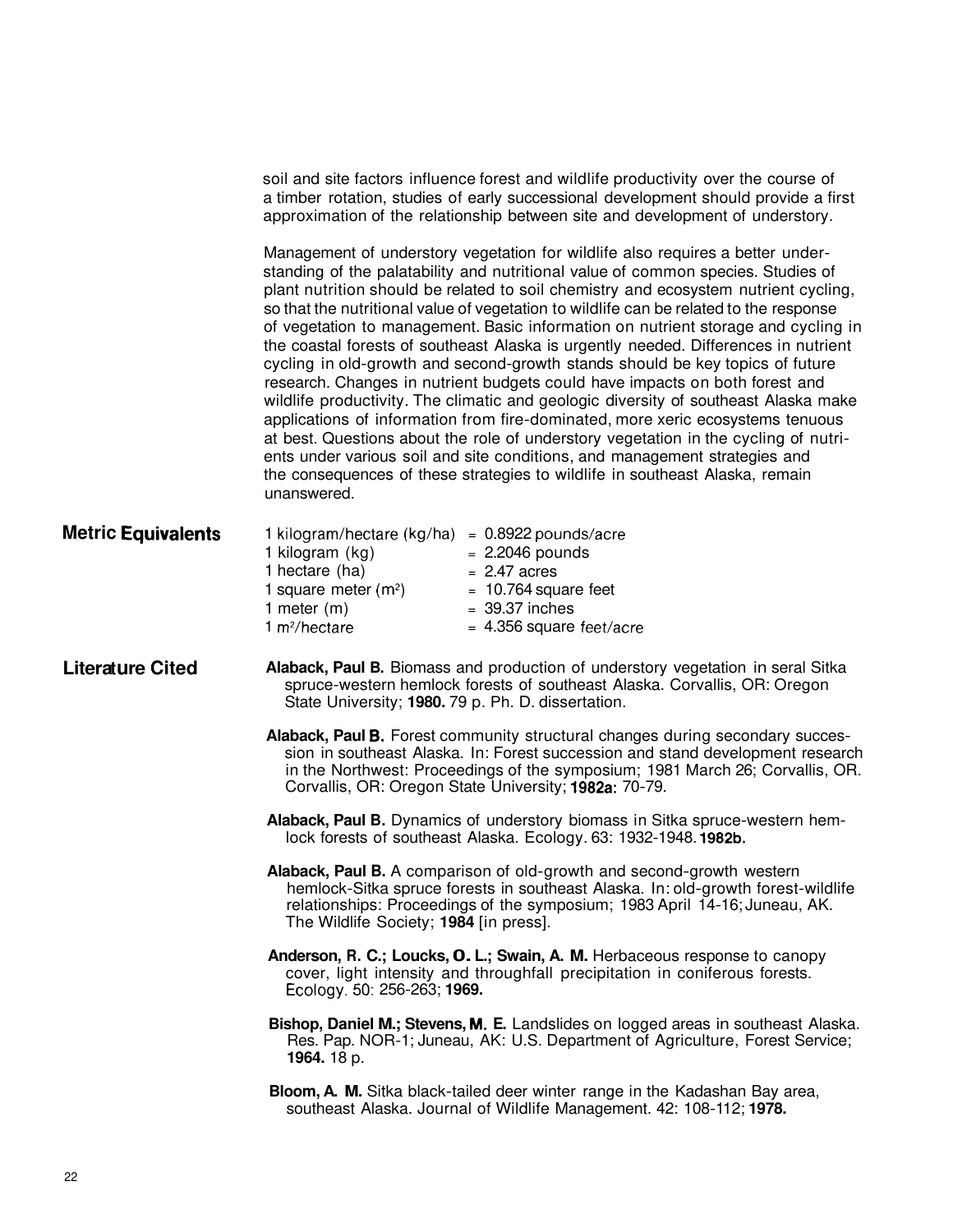- **Cooper, W. S.** The recent ecological history of Glacier Bay: II. The present vegetation cycle. Ecology. 4: 223-246; **1923.**
- **Cooper, W. S.** A fourth expedition to Glacier Bay, Alaska. Ecology. 20: 130-155; **1939.**
- **Crocker, R. L.; Major, J.** Soil development in relation to vegetation and surface vegetation and surface age at Glacier Bay, Alaska. Ecology. 43: 427-448; **1955.**
- **Drury, W. H.; Nisbet, 1. C. T.** Succession. Journal Arnold Arboretum. 54: 331-368; **1971.**
- **Dyrness, C. T.** Early stages of plant succession following logging and burning in the western Cascades of Oregon. Ecology. **54:** 57-69; **1973.**
- **Farr, Wilbur A.; LaBau, Vernon J.; Laurent, Thomas H.** Estimation of decay in oldgrowth western hemlock and Sitka spruce in southeast Alaska. Res. Pap. PNW-204. Portland, OR: U.S. Department of Agriculture, Forest Service, Pacific Northwest Forest and Range Experiment Station; **1976.** 24 p.
- **Franklin, Jerry F.; Crornack, Kermit; McKee, Arthur; Maser, Chris; Sedell, James; Swanson, Fred; Juday, Glen.** Ecological characteristics of old-growth Douglasfir forests. Gen. Tech. Rep. **PNW-118.** Portland, OR: U.S. Department of Agriculture, Forest Service, Pacific Northwest Forest and Range Experiment Station; **1981.** 48 p.
- **Harestad, A. S.** Seasonal movements of black-tailed deer on northern Vancouver Island. Vancouver, B.C.: University of British Columbia; **1979.** 179 p. Ph. D. dissertation .
- **Harris, Arland S.; Farr, Wilbur A.** The forest ecosystem of southeast Alaska. 7. Forest ecology and timber management. Gen. Tech. Rep. PNW-25. Portland, OR: U.S. Department of Agriculture, Forest Service, Pacific Northwest Forest and Range Experiment Station; **1974.** 109 p.
- **Harris, Larry D.; Maser, Chris.; McKee, Arthur W. Patterns of old-growth harvest** and implications for Cascades wildlife. In: Transactions North American Wildlife and Natural Resources Conference. 47: 374-392; **1982.**
- **Hill, M. 0.** The development of a flora in even-aged plantations. In: Proceedings of IUFRO meeting 1978; The ecology of even-aged forest plantations; 1978 September; Edinburgh, Scotland: **1979:** 175-192.
- **Hultén, Eric.** Flora of Alaska and neighboring territories. A manual of vascular plants. Palo Alto, CA: Stanford Univ. Press: **1968.** 1,008 p.
- **Jacques, Dennis R.** Reconnaisance botany of alpine ecosystems on Prince of Wales Island, southeast Alaska. Cowallis, OR: Oregon State University; **1973.**  133 p. MS. thesis.
- **Kellman, M. C.** Plant species interrelationships in a secondary succession in coastal British Columbia. Syesis 2: 201-212; **1969.**
- **Klein, David R.** Ecology of deer range in Alaska. Ecological Monographs. 35: 259-284; **1965.**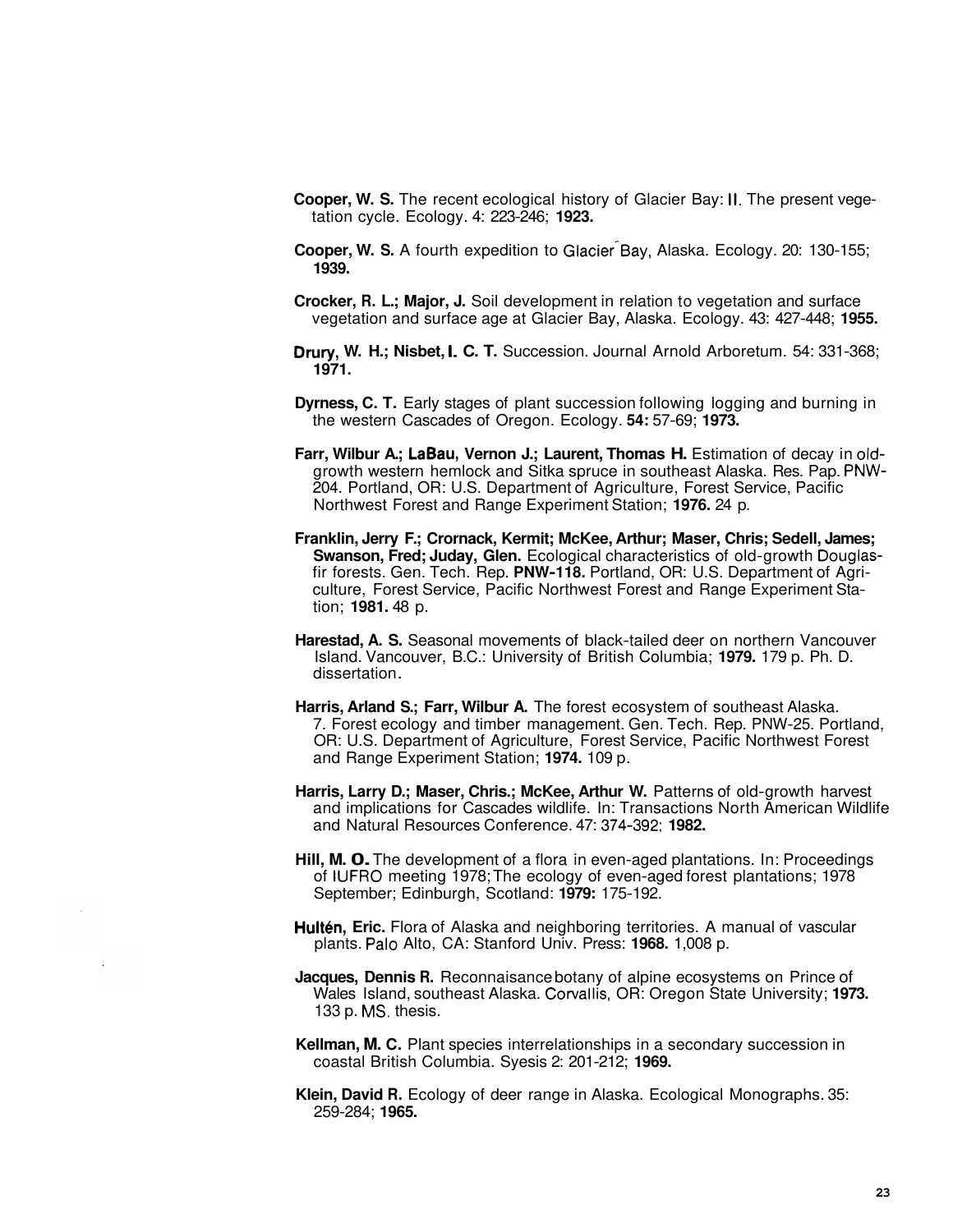- **Lawrence, D. B.** Glaciers and vegetation in southeast Alaska. Science. 46: 89-1 22; **1958.**
- **Logan, K. T.; Peterson, E. B.** A method of measuring and describing light patterns beneath the forest canopy. Publication N-1073. Ottawa, Canada: Canadian Dept. Forestry, Forest Research Branch; **1964.** 17 p.
- **Long, J. N.; Turner, J.** Aboveground biomass of understory and overstory in an age chronosequence of four Douglas-fir stands. Journal of Applied Ecology. 12: 179-188; **1975.**
- **Meslow, E. Charles.** The relationship of birds to habitat structure-plant communities and successional stages. In: DeGraaf, Richard M., tech. coord. Proceedings of the workshop on nongame bird habitat management in the coniferous forests of the western United States; 1977 February 7-9; Portland, OR. Gen. Tech. Rep. PNW-64. Portland, OR: U.S. Department of Agriculture, Forest Service, Pacific Northwest Forest and Range Experiment Station; **1978:** 12-18 p.
- **Meslow, E.; Maser, Chris; Verner, J.** Old-growth forests as wildlife habitat. In: Transactions of the North American Wildlife and Natural Resources Conference. 46: 329-335; **1981.**
- **Minore, Don.** Germination and early growth of coastal tree species on organic seed beds. Res. Pap. PNW-135. Portland, OR: U.S. Department of Agriculture, Forest Service, Pacific Northwest Forest and Range Experiment Station; **1972.**  18 p.
- **Neiland, B. J.** The forest bog complex of southeast Alaska. Vegetatio. 26: 3-62; **1971.**
- **Oliver, C. D.** Forest development in North America following major disturbances. Forest Ecology and Management. 3: 153-158; **1981.**
- **Pike, L.; Rydelland, R. A,; Denison, W.** A 400-year-old Pseudotsuga menziesii tree and its epiphytes: biomass, surface area, and their distribution. Canadian Journal of Forest Research 7: 680-699; **1977.**
- **Reiners, W.; Worley, 1. A,; Lawrence, D. B.** Plant diversity in a chronosequence at Glacier Bay, Alaska. Ecology. 52: 55-59; **1971.**
- **Ruth, Robert H.; Harris, A. S.** Management of western hemlock-Sitka spruce forests for timber production. Gen. Tech. Rep. PNW-88. U.S. Department of Agriculture, Forest Service, Pacific Northwest Forest and Range Experiment Station; **1979.** 197 p.
- **Schoen, John W.; Wallmo, Qlof C.** Timber management and deer in southeast Alaska: current problems and research direction. In: Wallmo, 0. C.; Schoen, J. W., eds. Sitka black-tailed deer: proceedings of a conference; 1978 February 22-24; Juneau, AK. Juneau, AK: U.S. Department of Agriculture, Forest Service, Alaska Region; Series No. 410-48; Department of Fish and Game; **1979:** 69-85.
- **Simpson, E. H.** Measurement of diversity. Nature 163: 688; **1949.**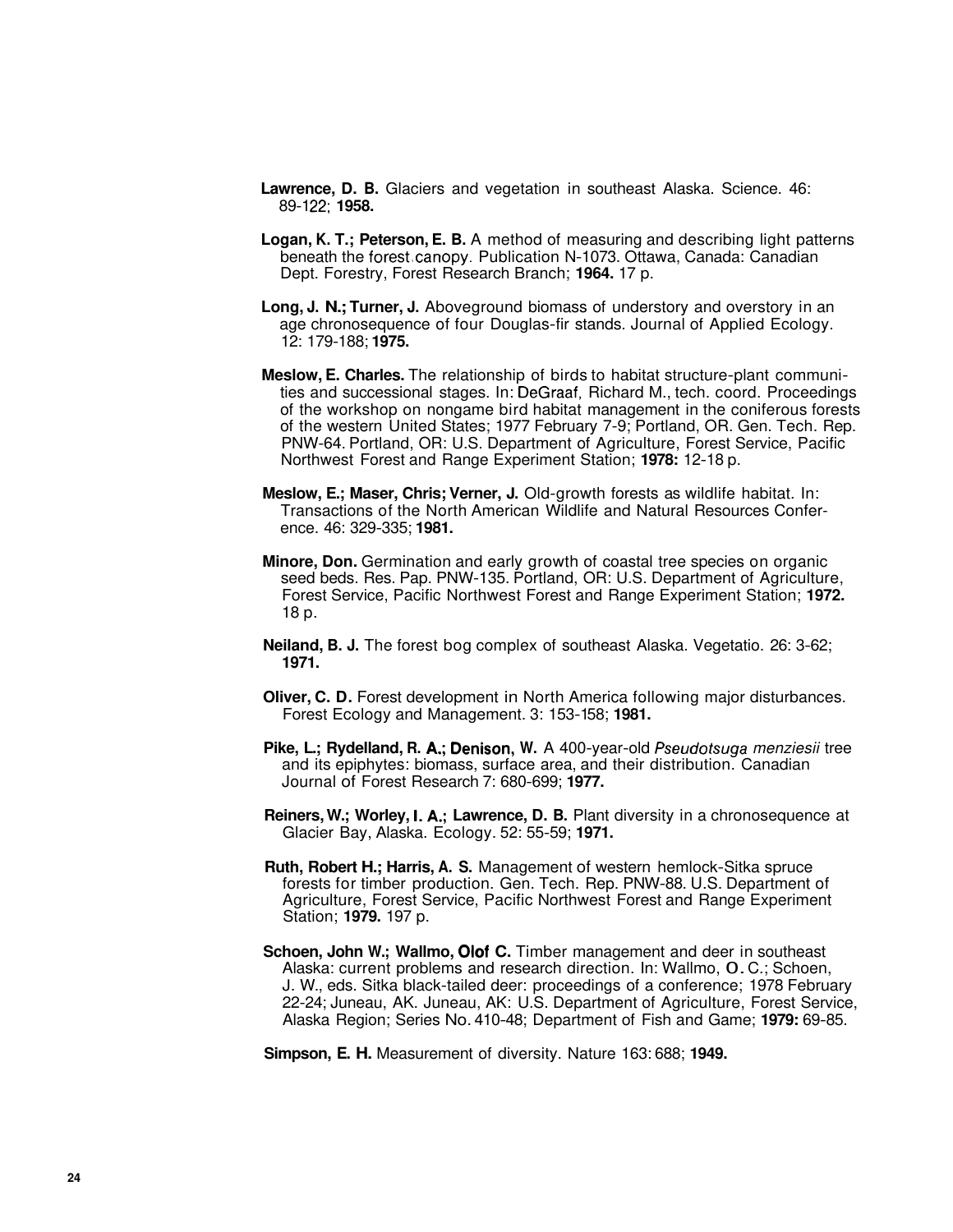- **Swanston, Douglas N.** Mechanics of debris avalanching in shallow till soils of southeast Alaska. Res. Pap. PNW-103. Portland, OR: US. Department of Agriculture, Forest Service, Pacific Northwest Forest and Range Experiment Station; 1970.17 p.
- **Swanston, Douglas N.; Swanson, Frederick J.** Timber harvesting, mass erosion, and steepland forest geomorphology in the Pacific Northwest. In: Coates, Donald R., ed. Geomorphology and engineering. Stroudsburg, PA: Dowden, Hutchinson & Ross, Inc.; 1976: 199-221.
- **Taylor, R. F.** The successional trend and its relation to second-growth forests in southeast Alaska. Ecology. 13: 381-391; 1932a.
- **Taylor, R. F.** Plant indicators in southeast Alaska. Journal of Forestry. 30: 746; 1932b.
- **Taylor, R. F.** Yield of second growth western hemlock-Sitka spruce stands in southeastern Alaska. Tech. Bul. 412; Washington, D.C.: U.S. Department of Agriculture; 1934. 30 p.
- **Taylor, R. F.** Available nitrogen as a factor influencing the occurrence of Sitka spruce-western hemlock seedlings in the forests of southeast Alaska. Ecology. 16: 580-602; 1935.
- **Van Horn, B.** Demography of **Peromyscus maniculatus** populations in seral stages of coastal coniferous forest in southeast Alaska. Canadian Journal of Zoology. 59: 1045-1061; 1981.
- **Van Horn, B.** Niches of adult and juvenile deer mice **(Peromyscus maniculatus)** in seral stages of coniferous forest. Ecology. 63: 992-1003; 1982.
- **Viereck, Leslie A.; Dyrness, C. T.** A preliminary classification system for vegetation of Alaska. Gen. Tech. Rep. PNW-106. Portland, OR: U.S. Department of Agriculture, Forest Service, Pacific Northwest Forest and Range Experiment Station; 1980.38 p.
- **Wallmo, 0. C.; Schoen, John W.** Response of deer to secondary succession in southeast Alaska. Forest Science. 26: 448-462; 1980.
- **Whitmore, T. C.** On pattern and process in forests. In: The plant community as a working mechanism. Oxford, England: Brit. Ecol. Soc. Spec. Pub. 1: 45-49; 1982.
- **Whittaker, R. H.** Communities and ecosystems. New York: McMillan; 1975. 385 p.
- Witler, **J. W.** The effect of thinning intensity upon understory growth and species composition in an Oregon Coast Range Douglas-fir stand. Corvallis, OR: Oregon State University; 1975. 87 p. plus appendices. M.S. thesis.
- **Wolff, Jerry 0.** The role of habitat patchiness in the population dynamics of snowshoe hares. Ecological Monographs. 50: 111-130; 1980.
- **Zobel, Donald B.; McKee, Arthur; Hawk, Glenn M.; Dymess, C. T.** Relationships of environment to composition, structure, and diversity of forest communities of the central western Cascades of Oregon. Ecological Monographs. 46: 135-156; 1976.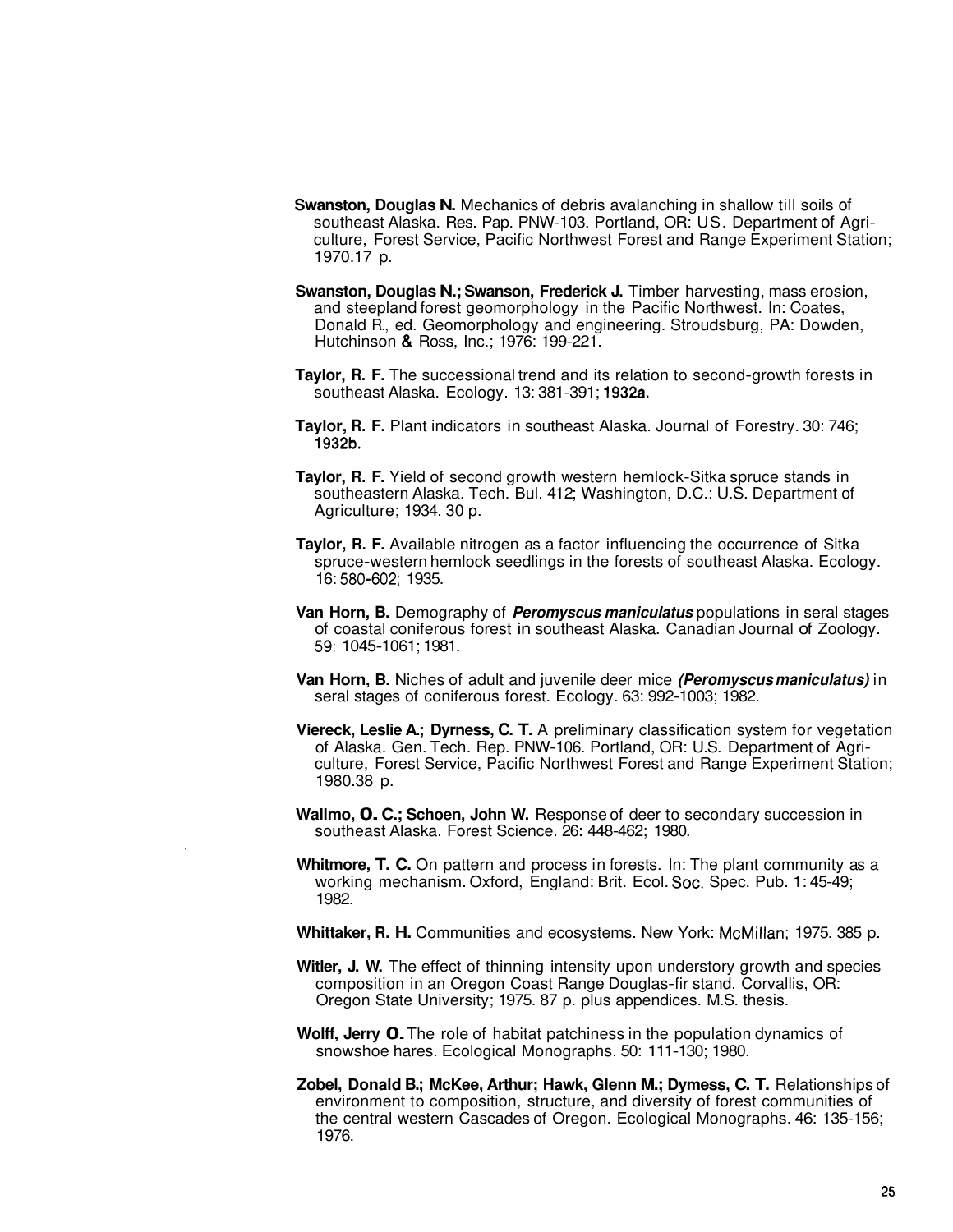## **Appendix Common name** Scientific name

**Common and Scientific** Alaska blueberry **Names of Plants' Alaska willow** 

**Bearberry** Black cottonwood **Bunchberry** Coral root Devils club Fernleaf goldthread Fireweed Five-leaf bramble Foamflower Horsetail Dryas species Ladyfern Mountain hemlock **Oakfern** Oval-leaf huckleberry Pacific silver fir Red alder Red huckleberry Rusty menziesia Salmonberry Single delight Sitka alder Sitka spruce Sitka willow Spreading wood fern Subalpine fir Trailing black currant Western hemlock Western red cedar

Vaccinium alaskaense Salix alaxensis Arc to staphylos alpinum Populus trichocarpa Cornus canadensis Corallorhiza maculata Oplopanax horridum Coptis asplenifolia Epilobium angustifolium Rubus pedatus Tiarella trifoliata Equisetum arvense - Dryas Athyrium filix-femina Tsuga mertensiana Gymnocarpiurn dryopteris Vaccinium ovalifolium Abies amabilis Alnus rubra Vaccinium parvifolium Menziesia ferruginea Rubus spectabilis Moneses uniflora Alnus sinuata Picea sitchensis Salix sitchensis Dryopteris austriaca Abies lasiocarpa Ribes laxiflorum Tsuga heterophylla Thuja plicata

'Nomenclature follows Hultén 1968.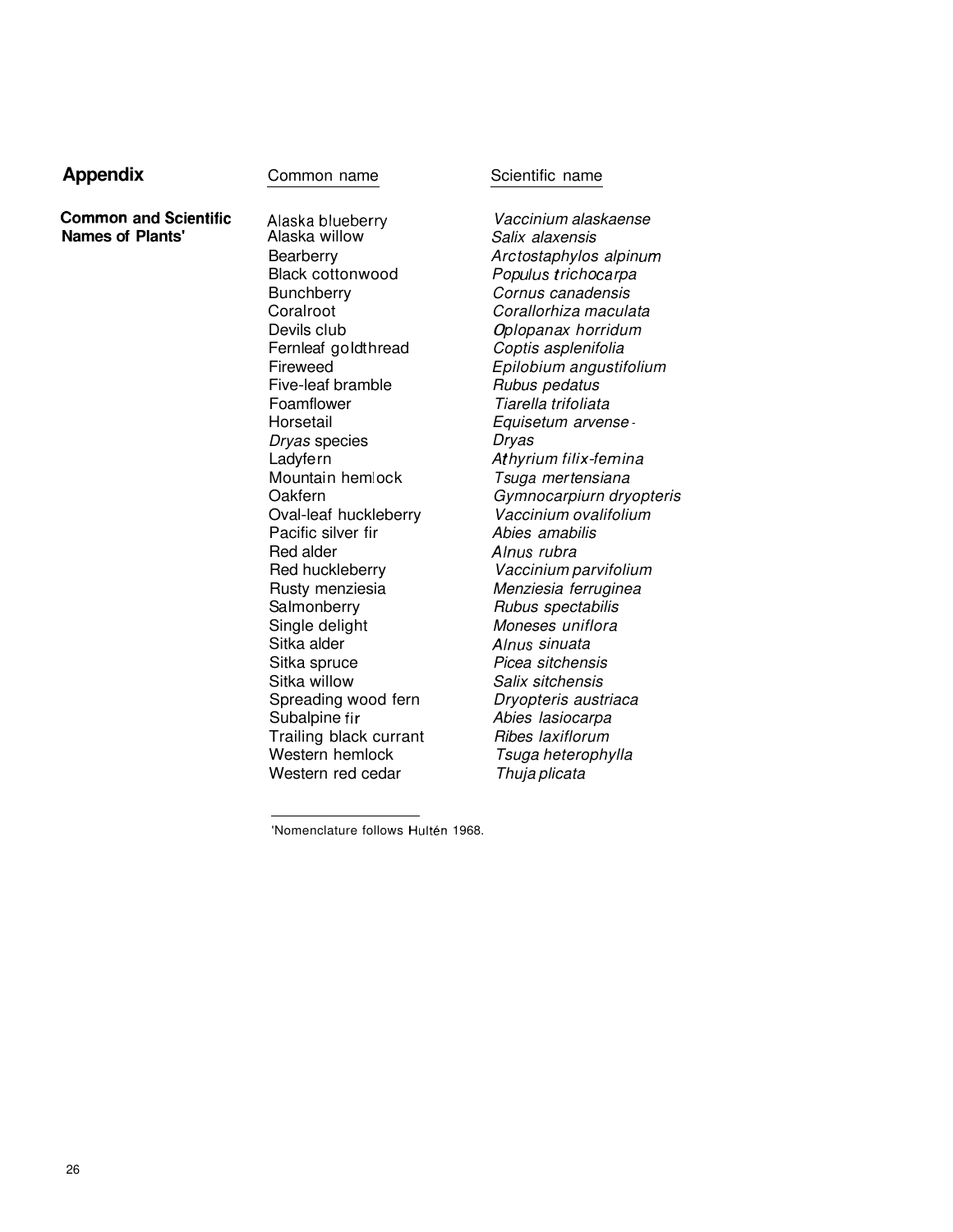**Alaback, Paul B.** Secondary succession following logging in the Sitka spruce-western hemlock forests of southeast Alaska: Implications for wildlife management. Gen. Tech. Rep. PNW-173. Portland, **OR:** U.S. Department of Agriculture, Forest Service, Pacific Northwest Forest and Range Experiment Station; **1984.** 26 p.

Preliminary information on general landscape patterns in southeast Alaska suggests that two major, compositionally distinct vegetation zones can be defined for the closed-forest type: western hemlock-Sitka spruce/Alaska huckleberry/ bunchberry on the uplands, and Sitka spruce/devils club-salmonberry on alluvial flats and terraces.

Recent clearcuts (0 to 30 years old) produce the most shrubby vegetation of any age class in the forest succession. Even-aged forests (30 to 150 years old) produce the least understory vegetation. Uneven aged, old-growth forests sustain the most structurally diverse understory vegetation. Forests with open, patchy canopies tend to produce the most understory vegetation. More data is needed before forest management techniques can be successfully used to improve the quality of habitat for wildlife over that presently found in unmanaged old-growth forests.

Keywords: Succession (secondary), biomass, understory layer, logging effects, logging (-wildlife, old-growth stands, wildlife management, Alaska (southeast), western hemlock, Sitka spruce.